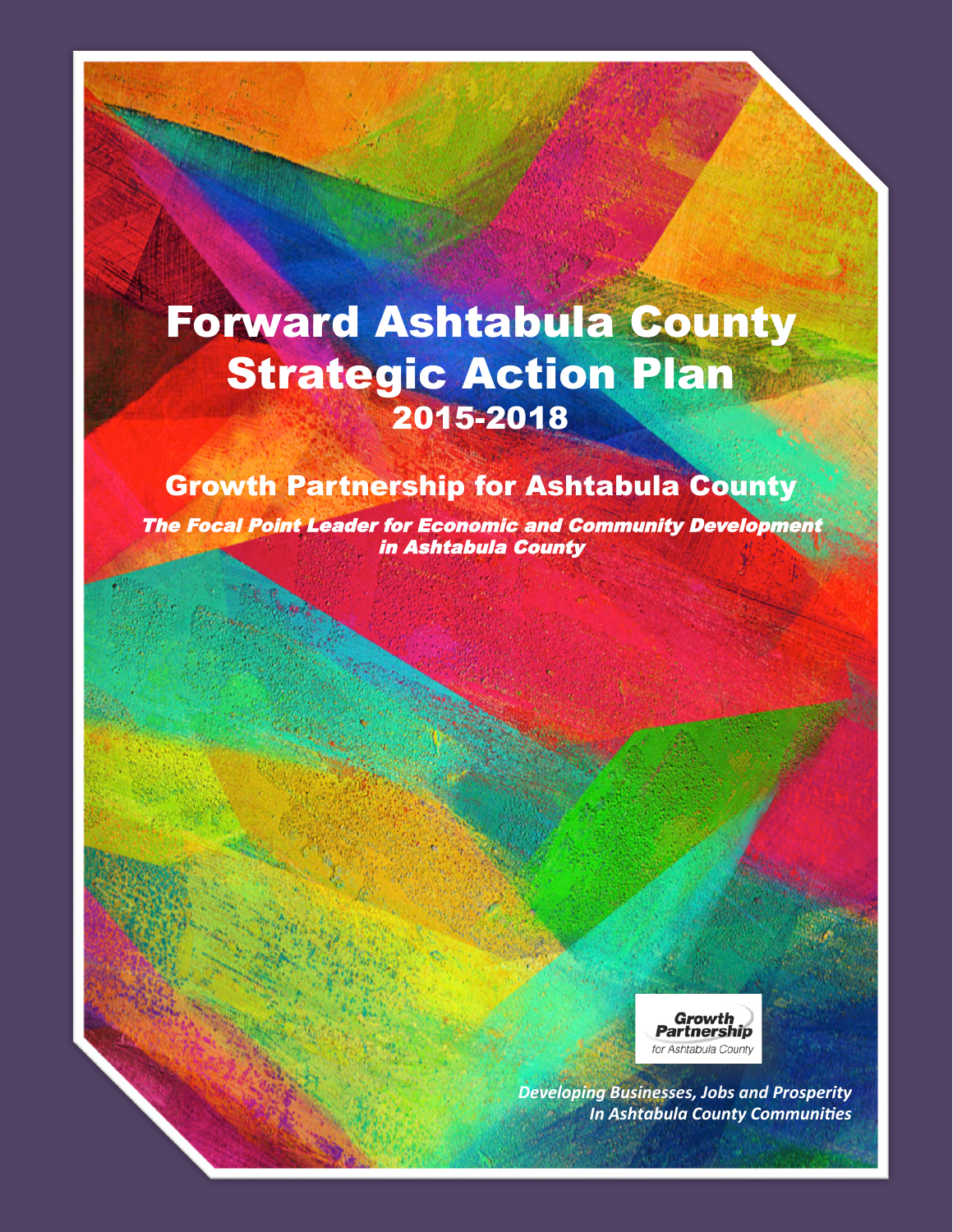## **Table of Contents**

| Dedication                                                       | Page 3  |
|------------------------------------------------------------------|---------|
| Introduction                                                     | Page 4  |
| Growth Partnership Executive Committee and Staff Team            | Page 5  |
| <b>Growth Partnership Trustees</b>                               | Page 6  |
| Growth Partnership's Major Partners                              | Page 7  |
| Plan Rationale                                                   | Page 8  |
| Growth Partnership Values and Vision                             | Page 9  |
| Strengths, Weaknesses, Opportunities and Threats (SWOT) Analysis | Page 11 |
| Plan Framework and Strategic Priorities                          | Page 13 |
| <b>Business Competitiveness and Growth</b>                       | Page 15 |
| Workforce, Talent and Educational Advancement                    | Page 17 |
| Community Vitality and Quality of Life                           | Page 18 |
| Economic and Community Development Advocacy                      | Page 19 |
| Growth Partnership Organizational Capacity Building              | Page 20 |
| 2015 Work Plan                                                   | Page 21 |
| <b>Measuring Success</b>                                         | Page 24 |
| <b>Supporting Analysis</b>                                       | Page 25 |
| Contact                                                          | Page 35 |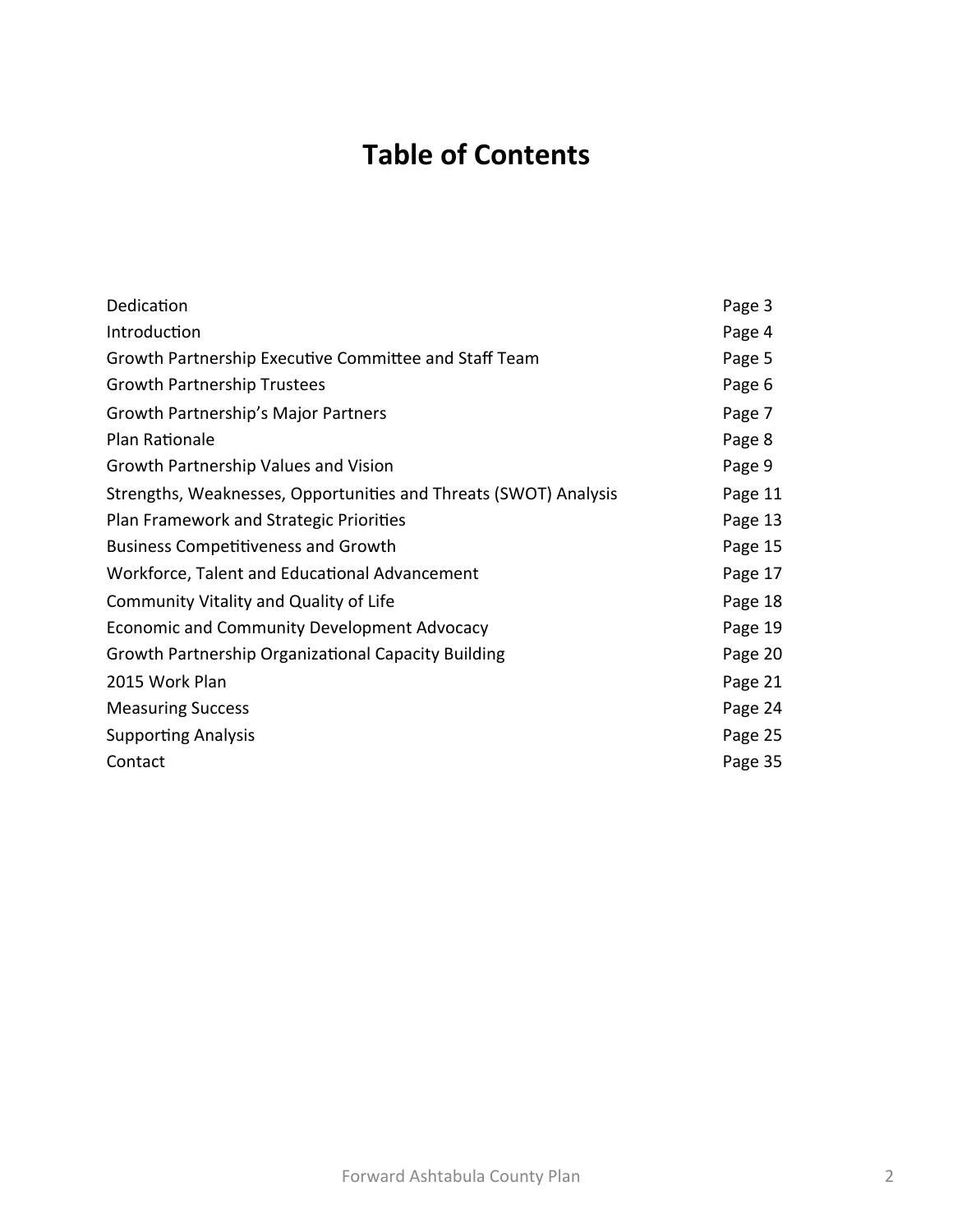### **Dedication**

The Growth Partnership's Forward Ashtabula County Action Plan is dedicated to the children, students, and young adults living and working in Ashtabula County. The future is theirs, and any plan for economic development in the county must be dedicated to creating opportunities for them as future workers, professionals, farmers, business owners, and entrepreneurs.



Photo Credits: LEADERship Ashtabula County, Ashtabula Lakeside High School, Grand River Academy, Ashtabula County Educational Service District, Conneaut City Schools, After School Discovery, and Don Iannone Photography.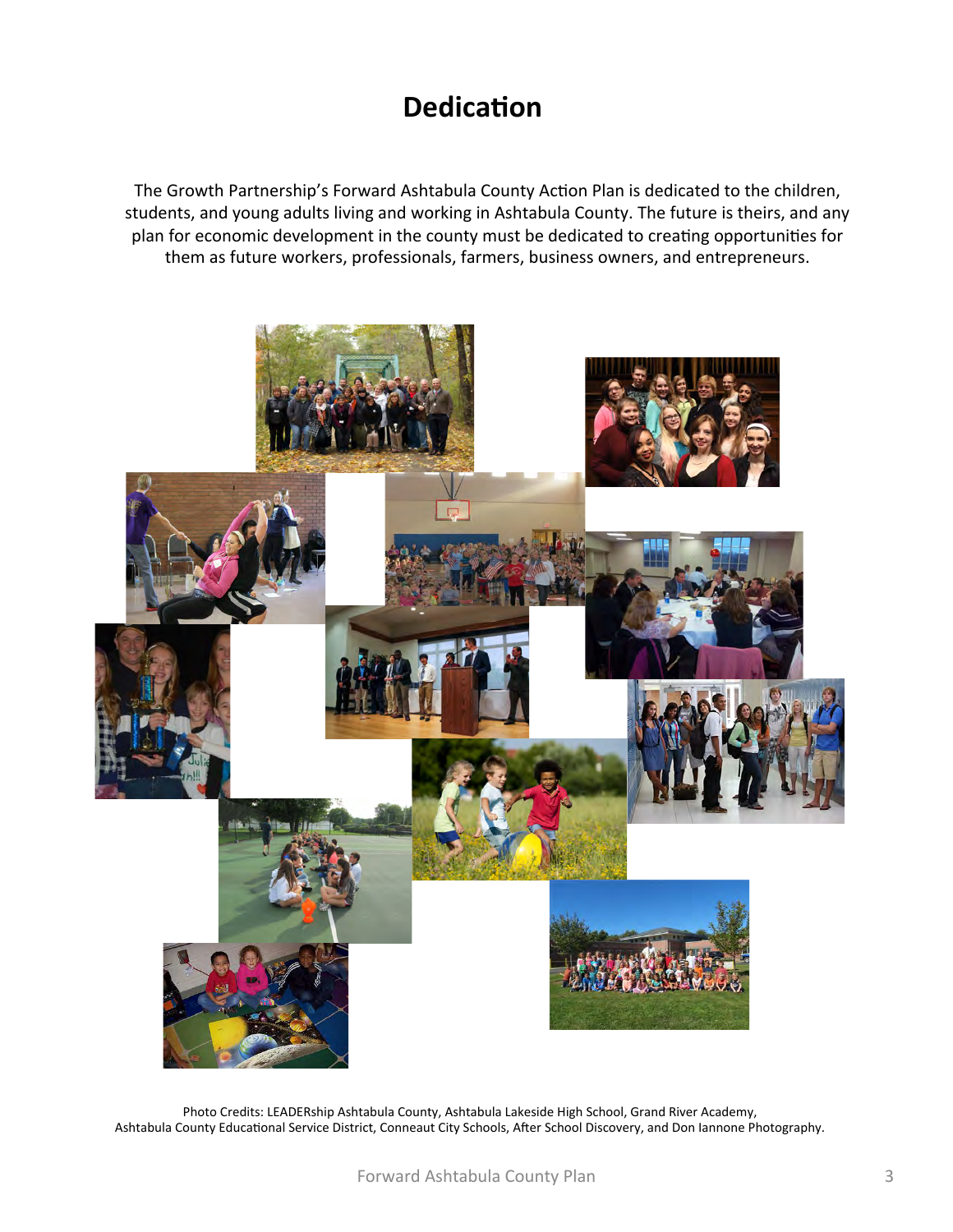### **Introduction**

#### **Purpose**

The Forward Ashtabula County Action Plan is the result of Growth Partnership's strategic planning efforts over the past six months. The action plan identifies the top economic and community development priorities the Growth Partnership will work on with its partners over the next three years and the strategies it will adopt and implement to address these priorities.

#### **Priorities**

The action plan focuses on five strategic priorities:

- 1. Increasing existing business competitiveness and sparking new business growth.
- 2. Advancing workforce, talent and education to grow businesses, jobs, and prosperity.
- 3. Strengthening community vitality and quality of life.
- 4. Advocating and competing for required economic and community development resources.
- 5. Increasing the capacity of Growth Partnership and its partners for economic and community development.

As the first step in implementing Forward Ashtabula County, a detailed work plan has been developed which identifies how Growth Partnership will work with its local and external partners to get measurable results in the future.

#### **Strategic Planning and Action Timeframe**

Strategic planning: August 2014-January 2015 

Acquire funding and build working partnerships: January-December 2015 

Implementation in two phases: 

1. Immediate: With current resources (January-September 2015) 

2. Post-Fundraising: With additional resources (September 2015 and beyond)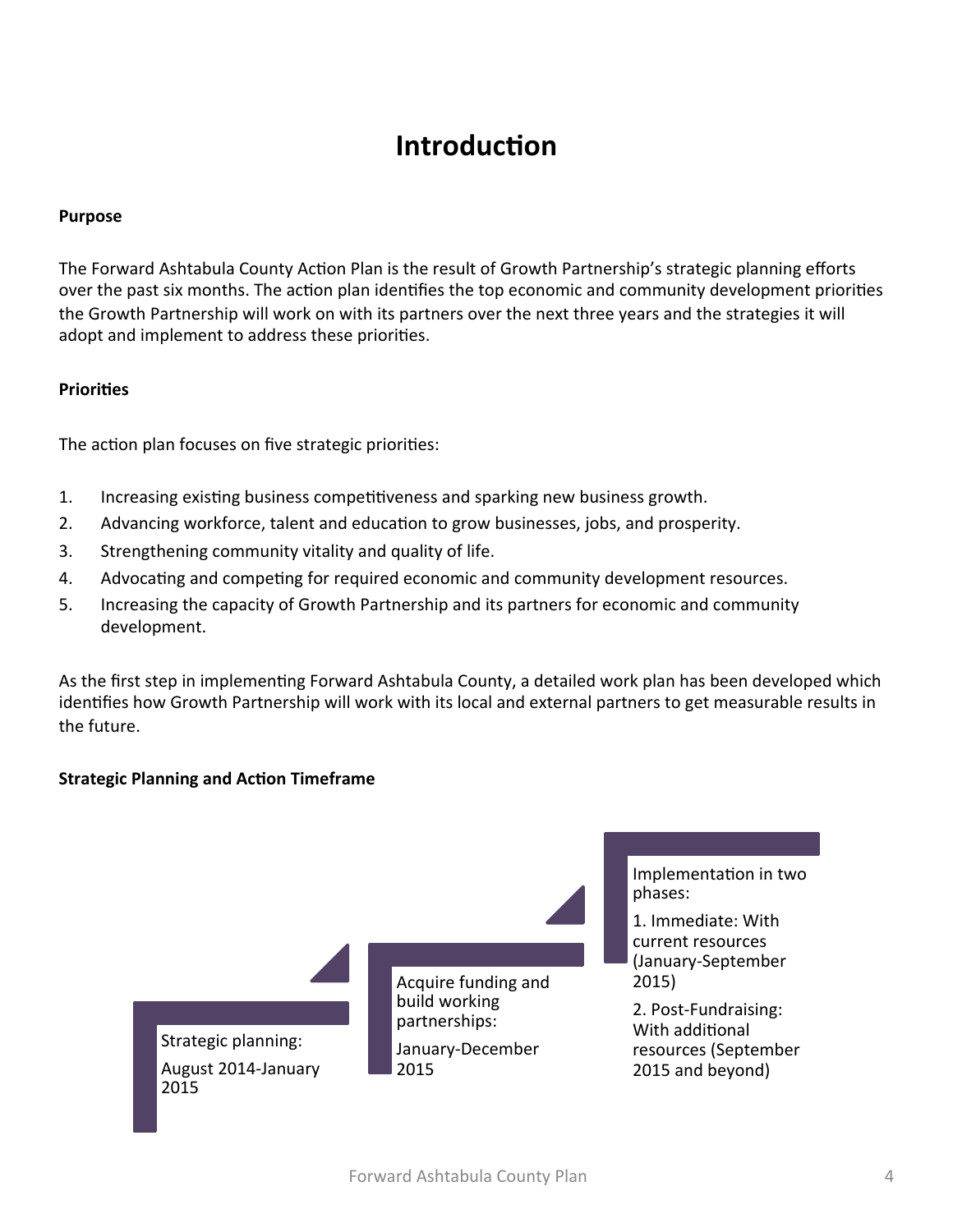#### **Growth Partnership Executive Committee and Staff Team**

#### **Executive Committee**

Jack Nettis, President Manager, Village of Orwell

Scott Strayer, Immediate-Past President Site Director, Cristal USA

Andy Juhola, Vice President Vice President, Corporate Human Resources Molded Fiber Glass 

Craig Parker, Treasurer Owner, Wenpro

Martin Kuula, Secretary Senior ED Executive, FirstEnergy

Scott Becker President and CEO, Chromaflo Technologies

Honorable Peggy Carlo Ashtabula County Commissioner 

John Palo Board Member, Robert S. Morrison Foundation

Ken Johnson President and CEO, Great Wave Communications

Michael Habowski President and CEO, Ashtabula County Medical Center

James Mayer, Jr. Sr. VP & Branch Manager, Huffman Mayer Wealth Management Group

#### **Staff Team**

Don lannone CEO and Executive Director

Hattie Grubke-Barnard Project Manager 

Cindy Rabe Office Manager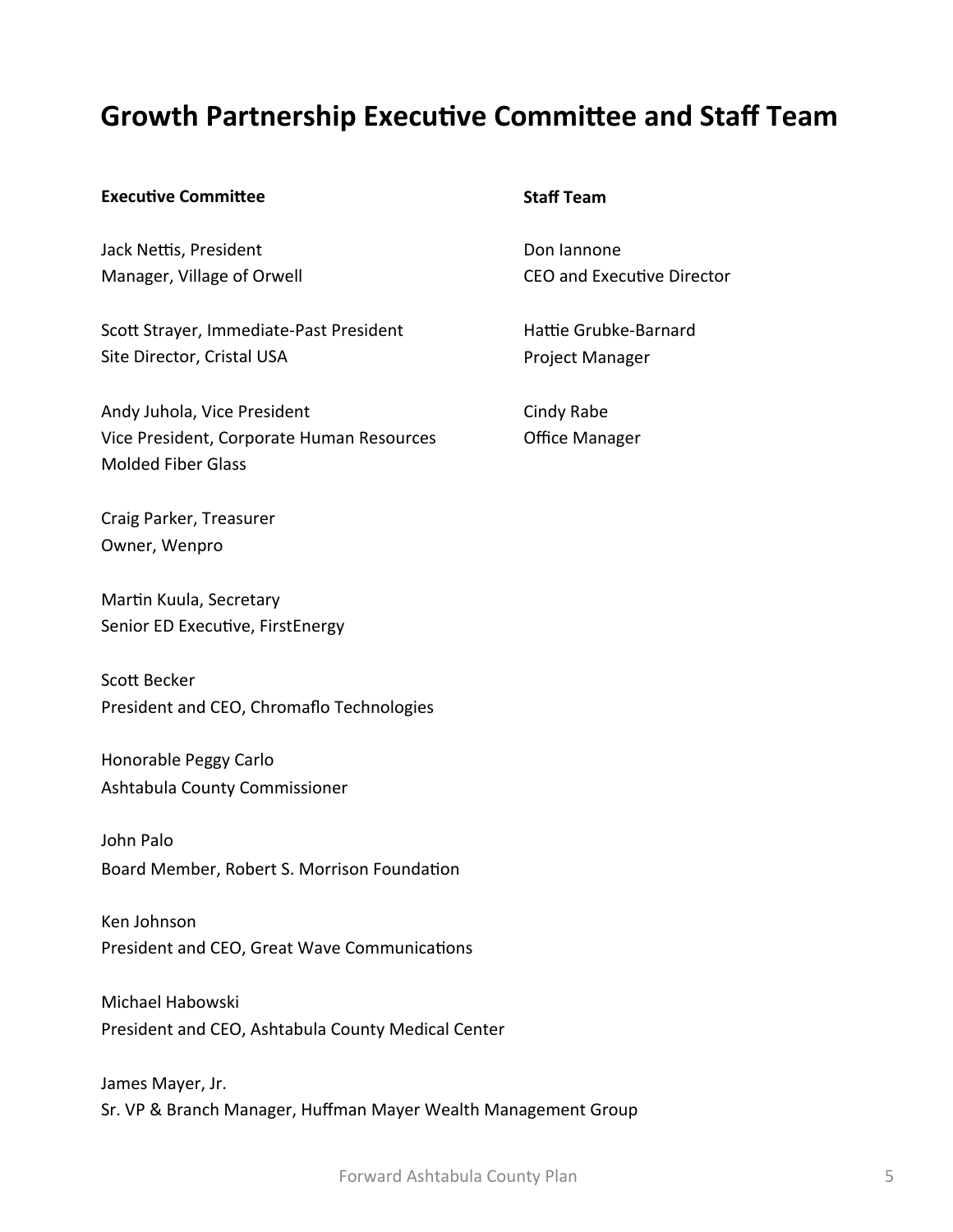## **Growth Partnership Trustees**

| Representative          | <b>Affiliation</b>              | Representative       | <b>Affiliation</b>                     |
|-------------------------|---------------------------------|----------------------|----------------------------------------|
| Michelle McClure        | KeyBank                         | Joe Misinec          | <b>Grand River Rubber and Plastics</b> |
| Jack Nettis Jr.         | Village of Orwell               | Casey Kozlowski      | Ashtabula County Commissioner          |
| Daniel Brubaker         | <b>Worthington Cylinders</b>    | <b>Steven Jones</b>  | UH Medical Centers in Ash Co           |
| Peggy Carlo             | Ashtabula County Commissioner   | <b>Tom Nelson</b>    | Nelson Sand & Gravel, Inc.             |
| <b>Brad Westfall</b>    | <b>ASHTA Chemicals</b>          | <b>City Manager</b>  | City of Conneaut                       |
| Dan Claypool            | Ashtabula County Commissioner   | <b>Bob Wilhelm</b>   | Harpersfield-Geneva JEDD II            |
| <b>Rick Coblitz</b>     | A. Louis Supply Company         | Craig Parker         | Wenpro, Inc.                           |
| <b>Steve Varckette</b>  | The Andover Bank                | City Manager         | City of Geneva                         |
| Tim Honkala             | Praxair, Inc.                   | <b>Eric Frantz</b>   | Geneva Lodge and Conf. Center          |
| <b>Stuart Cordell</b>   | Warren & Young Law Firm         | John Palo            | Robert S. Morrison Foundation          |
| Jim Timonere            | City of Ashtabula               | <b>Bill Romanko</b>  | Ashtabula County Builders Assoc.       |
| <b>Tony Mancari</b>     | Aqua Ohio                       | <b>Rick Ryel</b>     | Delta Railroad Construction, Inc.      |
| Andy Juhola             | <b>Molded Fiber Glass</b>       | Rhonda Rich          | <b>Huntington Bank</b>                 |
| Joanette Romero         | CenturyLink                     | Lewis Shiley         | Infinity Resources, Inc.               |
| <b>William Douglass</b> | Harpersfield-Geneva JEDD I      | <b>Jeff Staats</b>   | Saybrook Investment Corporation        |
| Peter Huggins           | Iten Industries, Inc.           | Mike Habowski        | Ashtabula County Medical Center        |
| Jeff Jenks              | <b>Truckmen Corporation</b>     | Tina Stasiewski      | Glenbeigh Hospital                     |
| Ken Johnson             | <b>Greatwave Communications</b> | Dr. Susan Stocker    | Kent State Univ. at Ashtabula          |
| Wendy Zele              | <b>FirstEnergy Corporation</b>  | Scott Strayer        | <b>Cristal USA</b>                     |
| J.T. Kanicki            | Arthur Louis Steel Company      | Julie Sundquist      | Greater Ashtabula Chamber              |
| Nancy Kister            | O&P Oil & Gas, Inc.             | Scott Becker         | Chromaflo Technologies, Inc.           |
| Ron Kister              | Kister Construction, Inc.       | <b>Brandon Ward</b>  | K&H Trucking, Inc./Ward Distrib.       |
| Martin Kuula            | <b>FirstEnergy Corporation</b>  | Ryan Cochran         | <b>Union Industrial Contractors</b>    |
| Robert Majikas          | <b>Dominion East Ohio</b>       | Shirley Lehmann      | Northwest Savings Bank                 |
| Ron Marchewka           | Northeast Box Company           | <b>Tony Giancola</b> | GMR Technology, Inc.                   |
| James Mayer             | Huffman Mayer Wealth Mgt.       | David French Jr.     | Frenchs' Concrete                      |
| Ken Lazo                | The Composites Group            | Jeffrey Orloff       | <b>SPIRE Institute</b>                 |
| AnneMarie Mihoci        | Mohawk Fine Papers Inc.         | Dr. Jerome Brockway  | Ashtabula Technical and Career         |
| Drew Miller             | Pinto Energy                    | <b>Todd Bendis</b>   | Lake City Plating                      |
|                         |                                 |                      |                                        |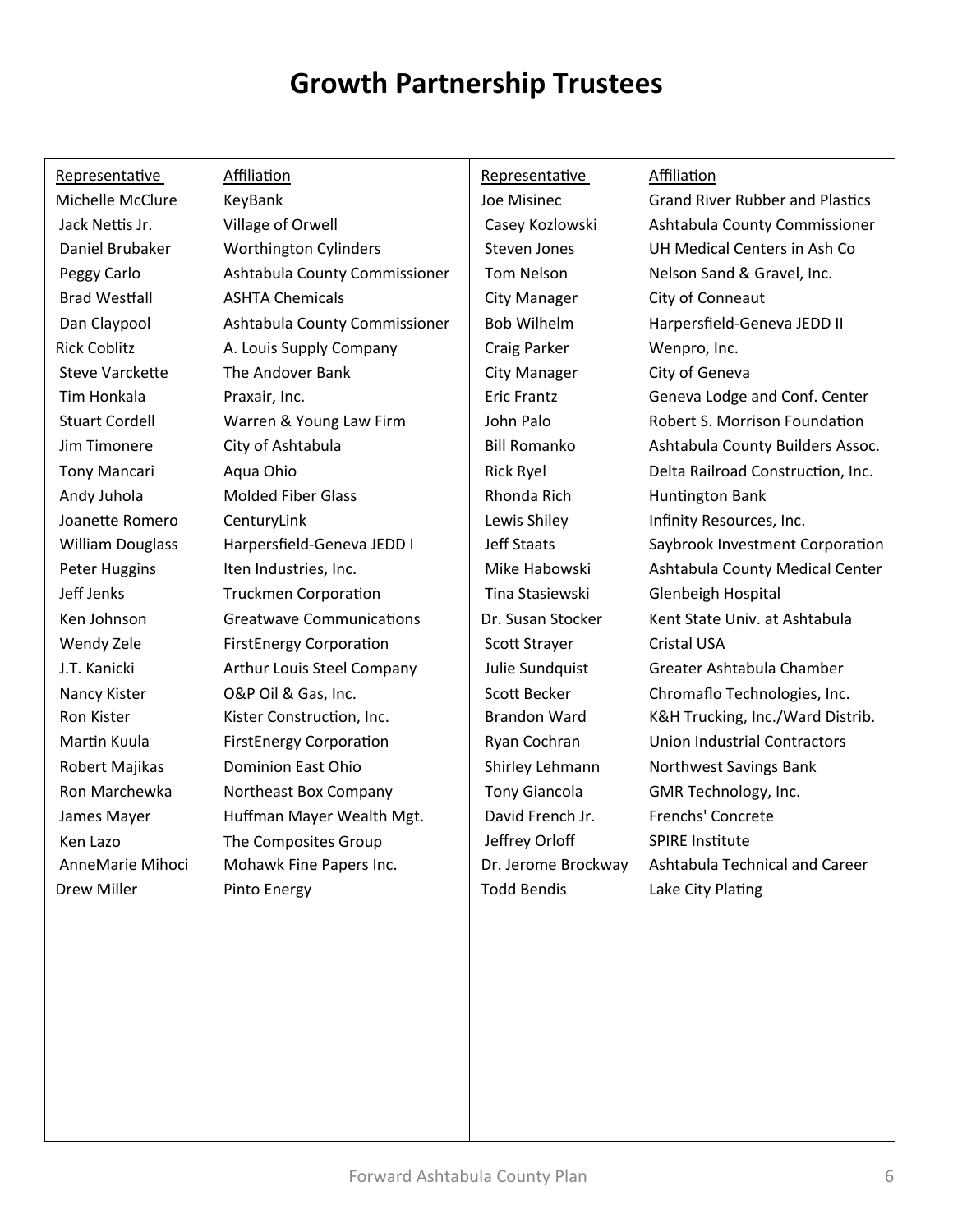### **Our Primary Economic and Community Development Partners**

#### **I. Ashtabula County Partners**

#### **A. Private Sector**

Robert S. Morrison Foundation Civic Development Corporation **Business of Good Foundation** NEO Fund FirstEnergy Corporation Dominion East Ohio KeyBank Huntington Bank FirstMerit Bank Andover Bank US Bank Northwest Savings Bank SPIRE Institute LEADERship Ashtabula County Greater Ashtabula Chamber of Commerce Ashtabula County Chambers of Commerce Geneva Chamber of Commerce Conneaut Chamber of Commerce Ashtabula Arts Center Orwell/Grand Valley Chamber of Commerce Jefferson Chamber of Commerce Andover Chamber of Commerce Geneva on the Lake Chamber of Commerce Rock Creek Chamber of Commerce Ashtabula County Builders Association GreatWave Communications **CenturyLink** Aqua Ohio Ohio Wine Producers Association Ashtabula Downtown Development Association Liift Bridge Community Association

#### **B. Local Public Sector Partners**

Ashtabula County Commissioners Ashtabula County Port Authority Ashtabula County SBA 503 Corporation Ashtabula County Convention and Visitors Bureau Village of Orwell City of Ashtabula Harpersfield-Geneva JEDD I City of Conneaut Harpersfield-Geneva JEDD II City of Geneva Ashtabula County Job and Family Service Ashtabula County Airport Authority Village of North Kingsville Village of Jefferson Roaming Shore Village Rock Creek Village Ohio Cooperative Extension Service, Ashtabula County Ashtabula County Farm Bureau Ashtabula County Parks District City of Ashtabula Port Authority City of Conneaut Port Authority All Townships in Ashtabula County

#### **C.** Educational and Workforce Development Partners Kent State University, Ashtabula Ashtabula Technical and Career Campus Educational Service Center of Ashtabula County Public and Private K-12 Schools in Ashtabula County After School Discovery Ashtabula County One-Stop Center Ashtabula County Cont. Educ. Support Services ACCESS

#### **II. Regional, State of Ohio, and Federal Partners**

#### **A. Regional Partners**

Business Resource Network (Ashtabula-Geauga-Portage Counties) Team NEO/JobsOhio Greater Cleveland Partnership Workforce Investment Board 19 Northeast Ohio Consortium Council of Governments Eastgate Regional Council of Governments Youngstown Area Chamber of Commerce Manufacturing Advocacy and Growth Network - MAGNET Jumpstart, Inc.

#### **B.** State of Ohio Partners

Ohio Representative John Patterson Ohio Senator Capri Carfaro JobsOhio Ohio Development Services Agency Ohio Department of Job and Family Services Ohio Department of Agriculture Ohio Department of Natural Resources Ohio Department of Transportation The Lodge at Geneva-on-the-Lake

#### **C . Federal Partners**

U.S. Congressman Dave Joyce U.S. Senator Sherrod Brown U.S. Department of Commerce/Economic Development Administration U.S. Department of Agriculture U.S. Small Business Administration Appalachian Regional Commission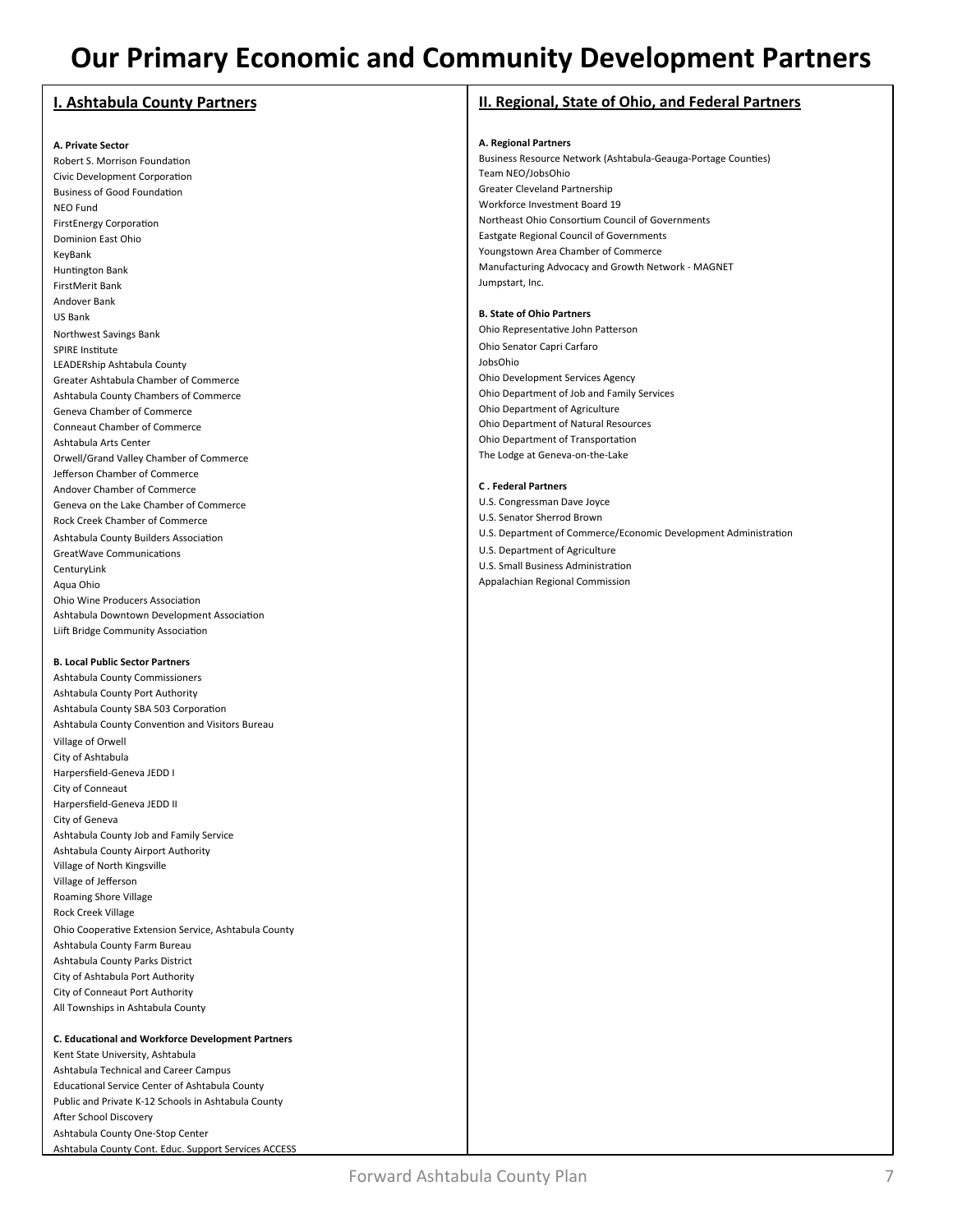### **Plan Rationale**

A sound economic development plan is essential to the rebuilding and growth of Ashtabula County. Forward Ashtabula County is an action-oriented strategic plan aimed at building the foundation for a brighter future for all businesses, workers, residents, and communities in Ashtabula County.

Our county's economic base has been in transition for more than a quarter of a century. Its major industries and businesses have been subjected to the good, bad, and ugly of the global economy over this time. Many are still reeling from the effects of increased competition and game-changing technologies. These same challenges face all counties in Northeast Ohio.

This action plan will prepare Growth Partnership to step up to these huge challenges and provide focal point leadership to a collaborative, coordinated, and integrated countywide approach to economic and community development.

A good economic plan is rooted in knowledge and experience. Forward Ashtabula County has grown from these roots. The actions in this plan are implementable if all of us have the courage and will to put these ideas to work. And we must invest in these ideas. If we don't, this plan will fail. Truly economic development is everybody's job! This includes the citizens of the county, whose daily actions contribute to the health and well-being of our local economy.

A holistic and inclusive approach to economic development is needed to move Ashtabula County forward. That means manufacturing, tourism, healthcare, agriculture, finance and banking, technical businesses, real estate, the wineries, construction and building trades, media and communications, shipping and transportation, government and education, sports and recreation, natural resources, retail and wholesale trade, hospitality and food services, the arts and creative sector, and every other sector of the local economy must work together to create more jobs and better jobs in Ashtabula County in the future. 

We must understand the size of the challenges and opportunities facing Ashtabula County. Please read the supporting analysis section of this plan document. It tells a sobering story of economic and social decline and restructuring. We must commit ourselves to breaking free of this cycle. The numbers also indicate that the county is still very much alive and that Ashtabula County has many strengths as a place to live, work, and play. The plan tells us we must simultaneously work on overcoming our threats and obstacles to growth while capitalizing on our strengths and opportunities. It is not a matter of doing one or the other. We must do both!

The Growth Partnership is eager for you read its new plan, and we want you on the team to set this plan in motion. This plan will succeed if all of us do our parts in the short and long terms.

Watch for plan updates on the Ashtabula County Development Forum, which you can find at this Web link: https://growthpartnership.wordpress.com/.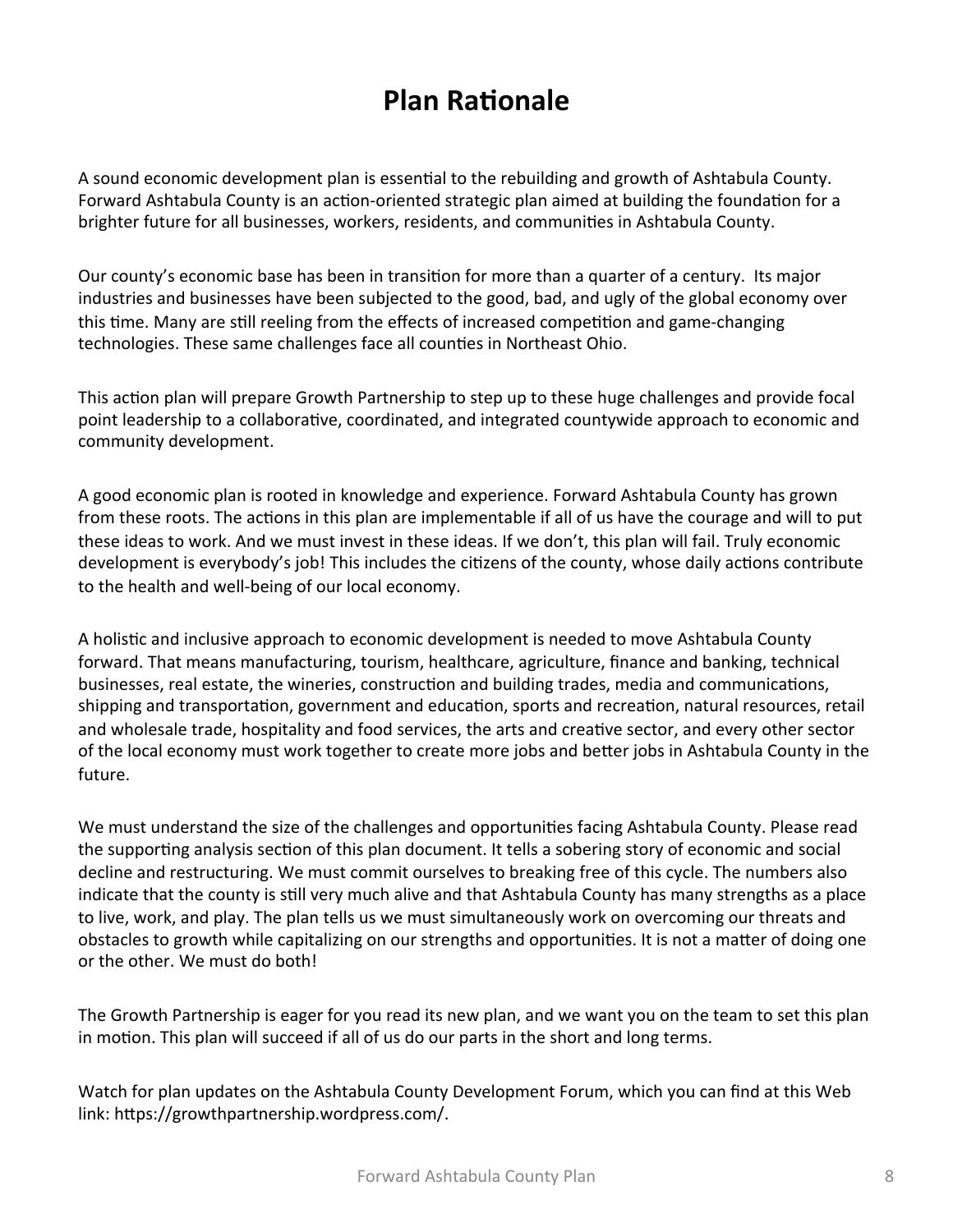### **Growth Partnership's Guiding Values**

Growth Partnership will give focal point leadership to economic and community development across the county in line with its values in serving its business and community stakeholders. These values will give direction to the organization's work and serve as the yardsticks in assessing its performance.

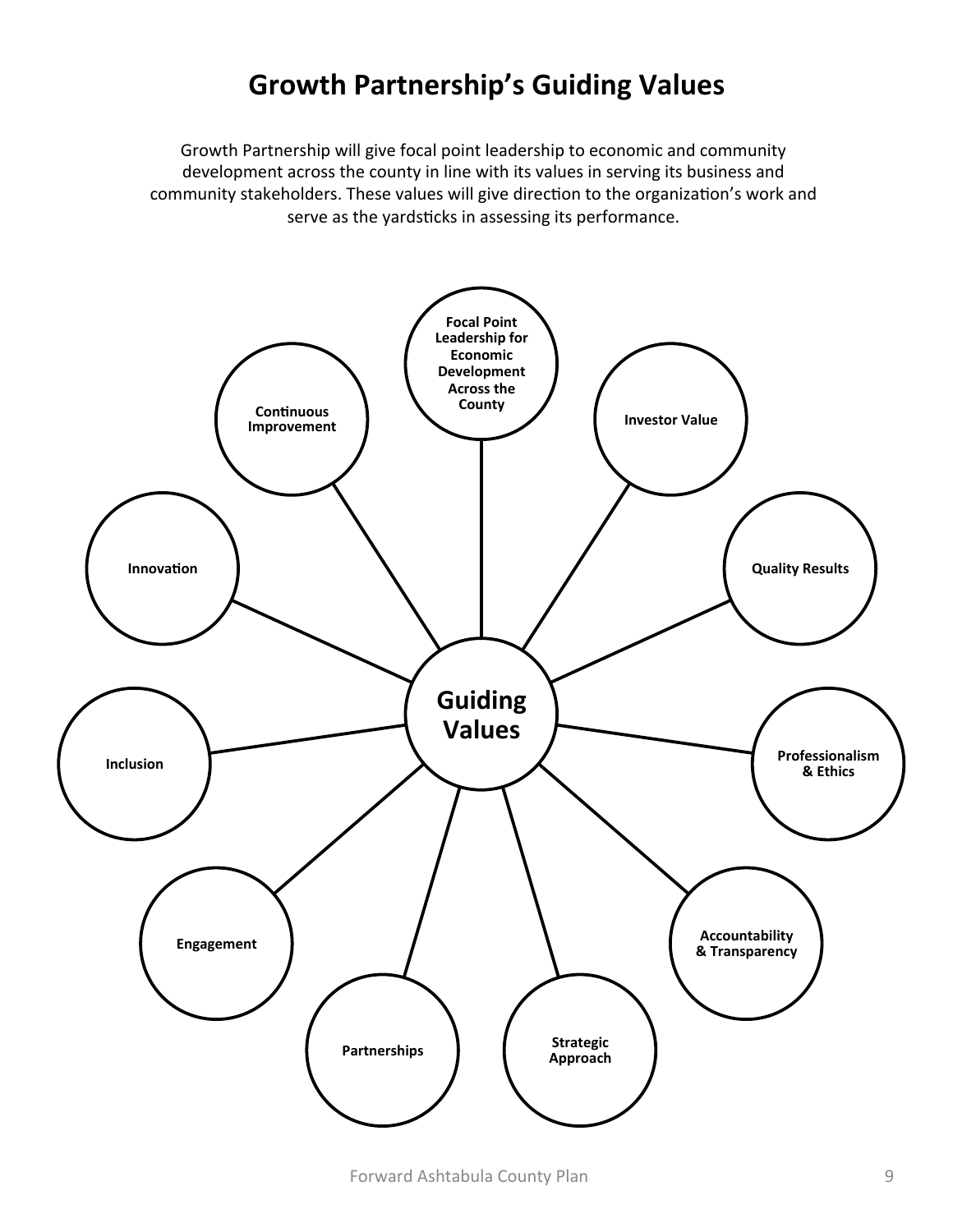### **Growth Partnership's Vision of Itself and Ashtabula County**

Growth Partnership will give focal point leadership to economic and community development across Ashtabula County as an inclusive, engaged, collaborative, and performance-based strategic development organization in developing increased prosperity and economic vitality in the county. Growth Partnership will achieve this vision by working cooperatively and collaboratively with its local and external partners.

|--|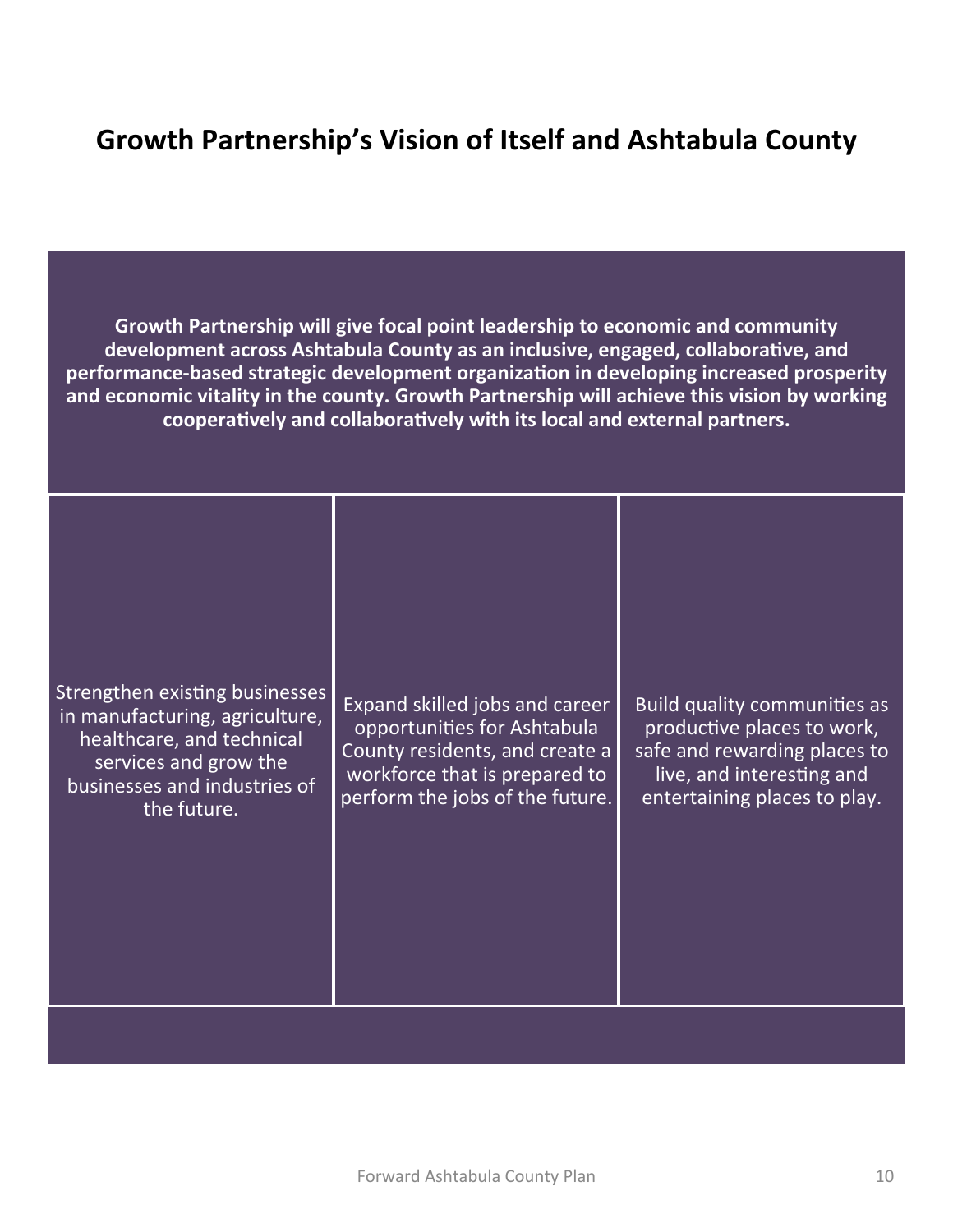#### **Top Development Strengths and Areas for Improvement**



- Shopping Amenities
- Public Transportation
- K-12 Education
- Tourism Destinations
- Outdoors Recreation
- A-Tech
- SPIRE Institute
- Healthcare Services
- Arts and Culture
- Low Cost of Living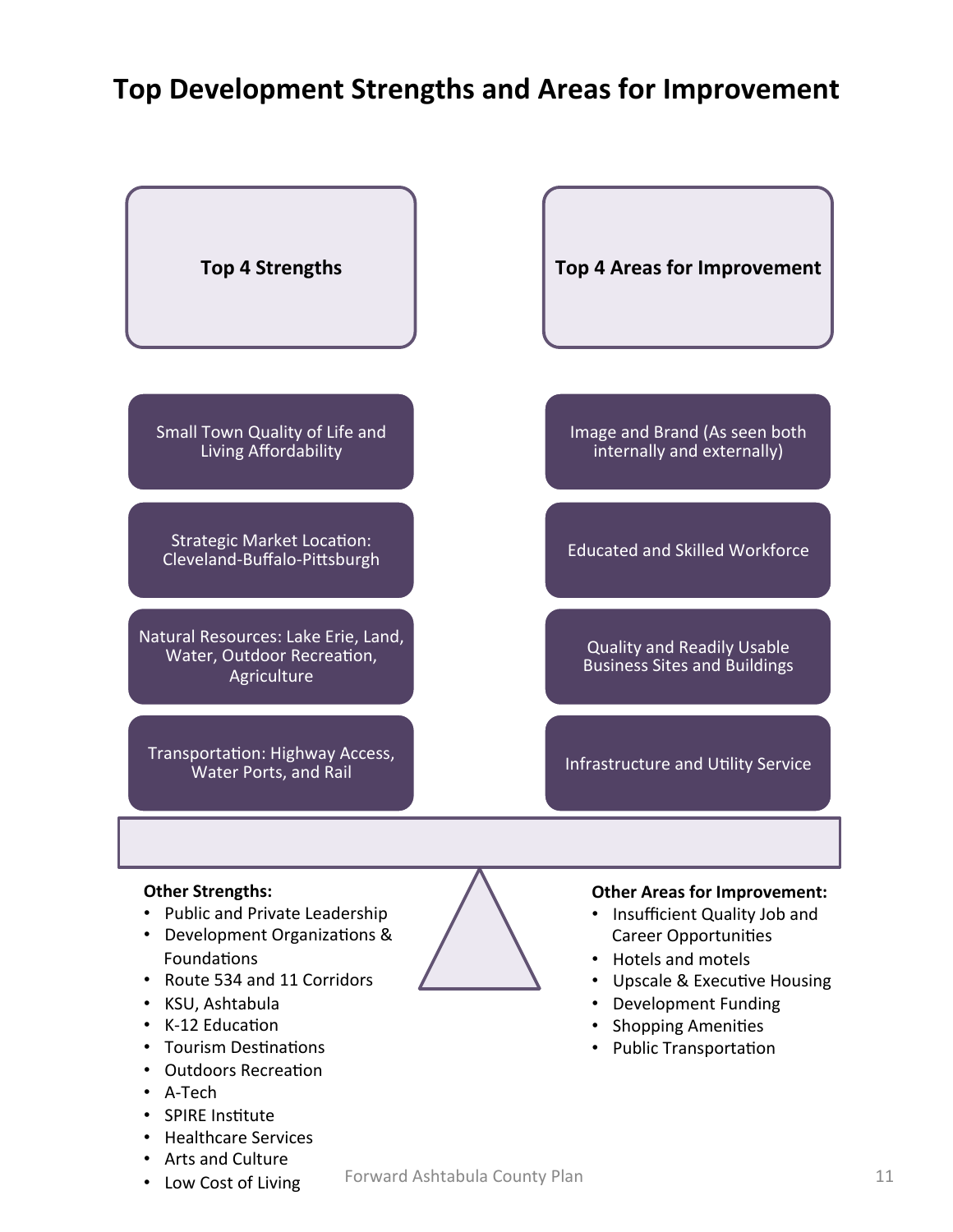### **Top Development Opportunities and Threats**



- Business Ownership Turnover
- Sensitivity to Major Market Downturns (e.g. Automotive and Housing)
- K-12 Funding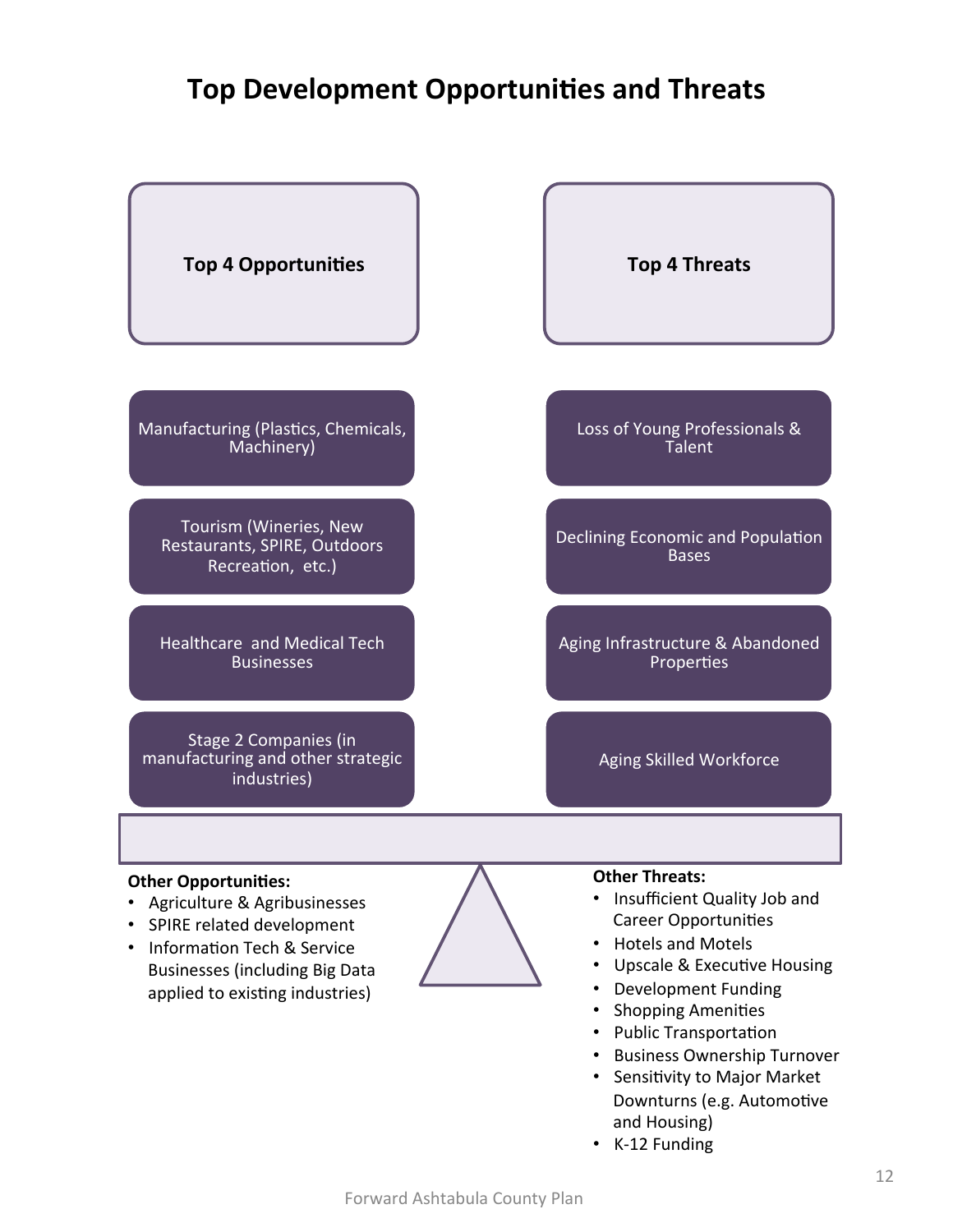#### **Action Plan Framework and Priorities**

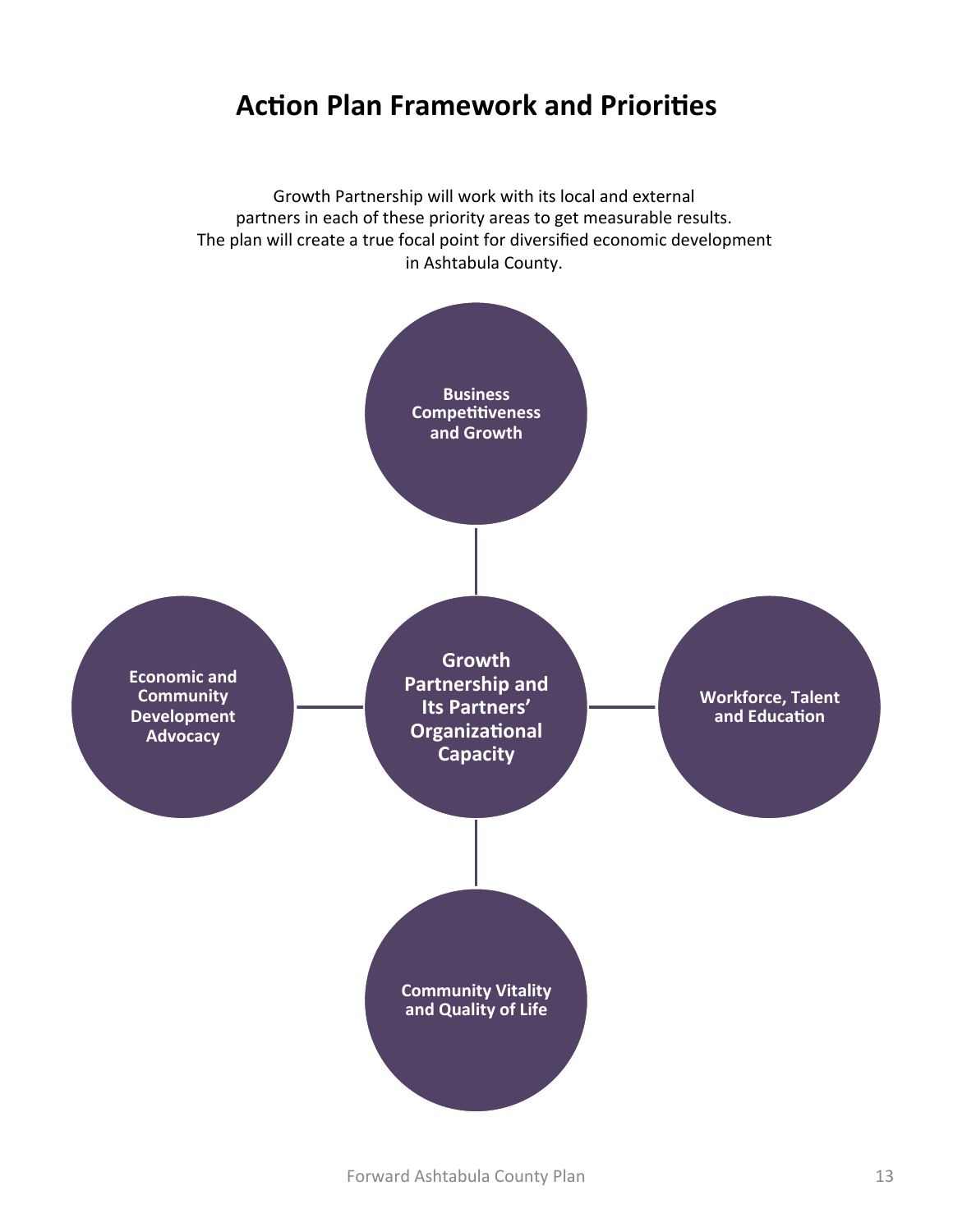### **Action Plan Goals**

**Goal 1 (Strategic Organization and Action):** Help Growth Partnership and its economic and community development partners move to a more strategic approach to strengthening and diversifying the county's economic base and local communities.

Goal 2 (Business Competitiveness and Growth): Assist existing businesses and new businesses making investments in the county to grow and expand, and as a result of these developments create quality jobs increasing wealth in the county.

**Goal 3 (Workforce, Talent and Educational Advancement):** Strengthen human resource development across the county to increase competiveness for business growth, quality job creation, and broadbased economic prosperity.

**Goal 4 (Community Vitality and Quality of Life):** Improve the quality of life, vitality, and prosperity of Ashtabula County communities.

Goal 5 (Economic and Community Development Advocacy): Secure the essential financial and other resources from local, regional, state, and federal sources to foster greater economic and community development in Ashtabula County.

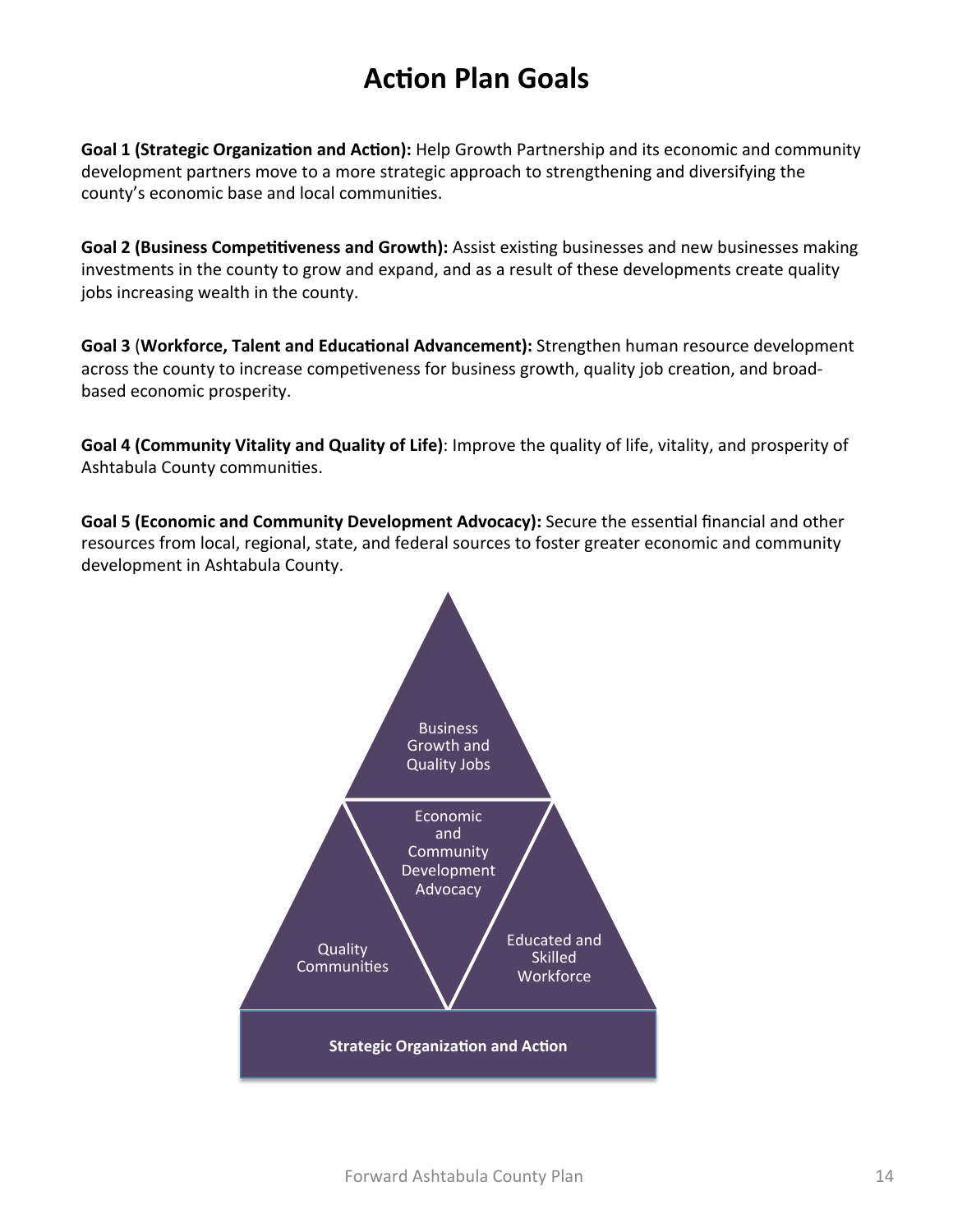## **Strategic Thrust 1: Increase Existing Business Competitiveness and Growth**



Advance Stage 2 company growth in the future (50 employees, \$1-10 million sales, and in business at least 3 years). Research has consistently shown that 75-80% of total jobs created in communities come from existing companies. Moreover, Stage 2 companies nationally accounted for 10.7 million of the 18.3 million net new jobs created during the 2004-2013-period, which is 58.5% of this total. During the same time period, Ashtabula County lost 1,860 jobs on a total basis and yet Stage 2 companies in the county created 1,547 net new jobs!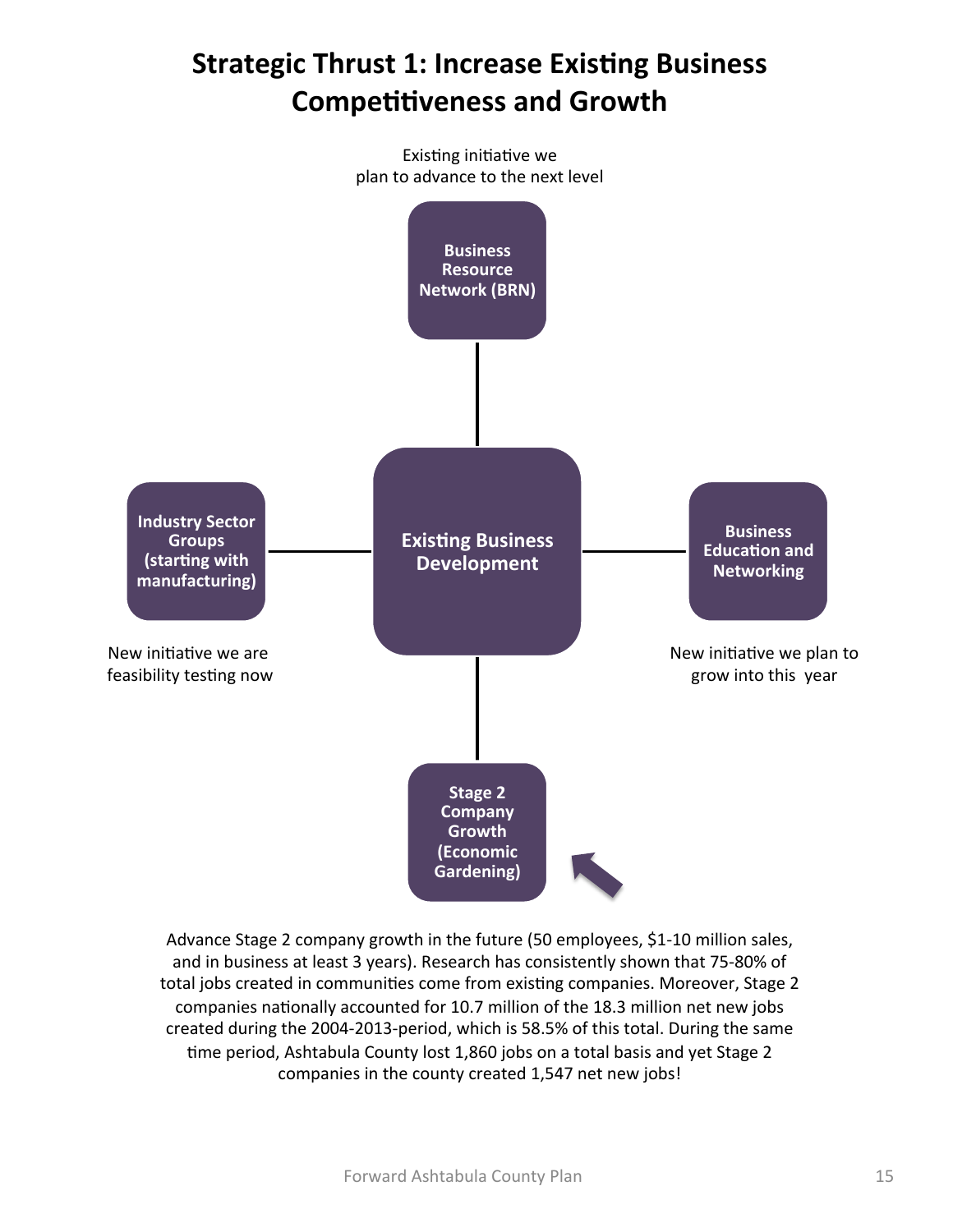## **New Business Attraction Linked to Existing Business Competitiveness and Economic Diversification**

| Examples: MFG, Cristal, and<br>Chromaflo. | New businesses benefitting from special local resources |                                                      |
|-------------------------------------------|---------------------------------------------------------|------------------------------------------------------|
| Partners: Local and external.             | Examples: Ports, natural<br>resources, and SPIRE.       | New businesses in regional<br>industry clusters      |
|                                           | Partners: Local and external.                           | Examples: Ag-bio, polymer and<br>advanced materials. |
|                                           |                                                         | Partners: Local and external.                        |
|                                           |                                                         |                                                      |

Note: The county's best development opportunities relate to existing businesses and creating the next generation of growth companies in the county. New business attraction will be secondary to existing business development. Diversification of the county's economic base is also vitally important, especially in new technology industries, manufacturing, tourism and agriculture.

K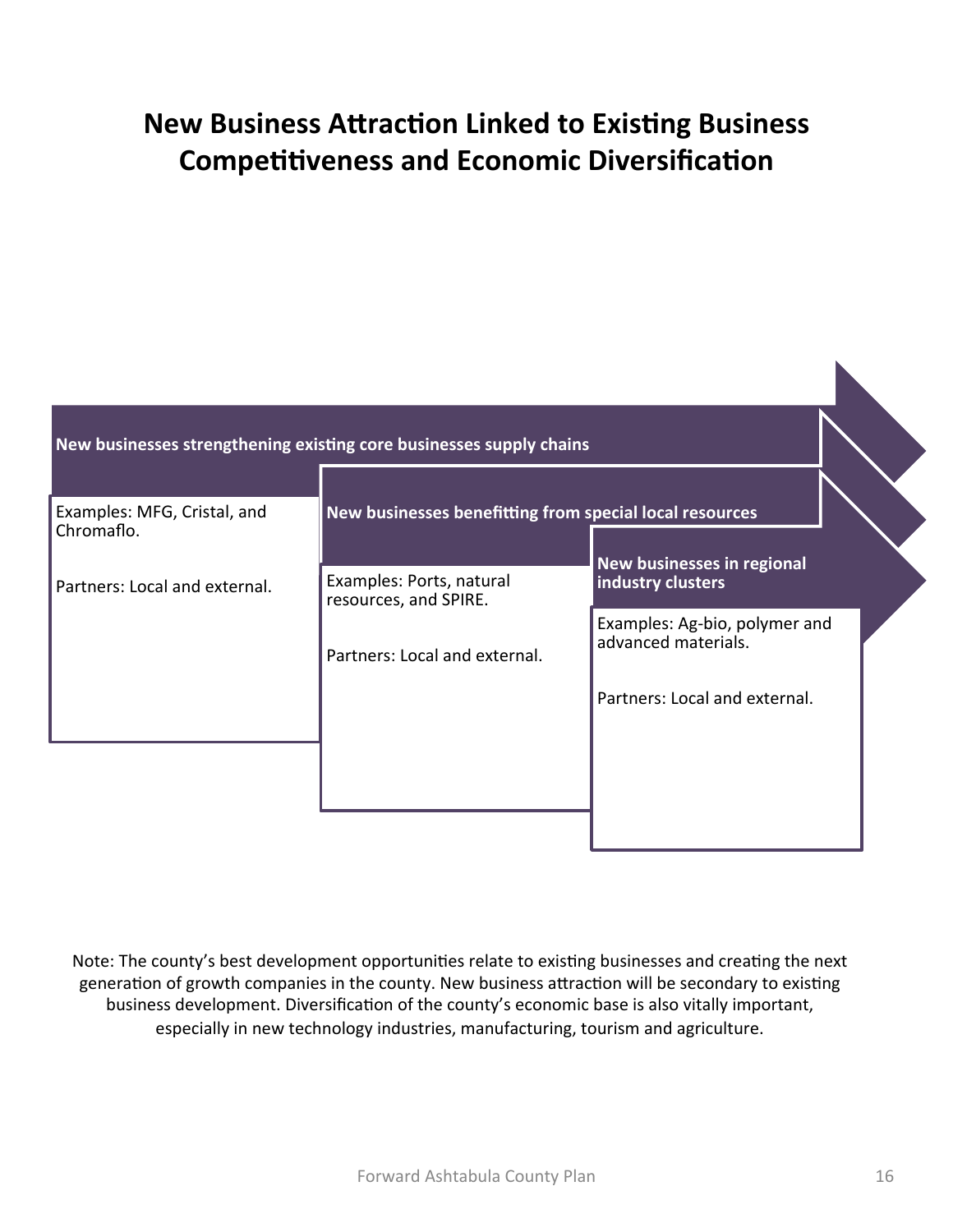## **Strategic Thrust 2: Strengthen Workforce, Talent, and Educational Advancement**

Working with workforce development, young professional, leadership development, and educational partners, adopt and implement these five key strategies:

- 1. Assist existing employers to upgrade and expand their workforces in the short term on an individual and group basis (such as the Industrial Maintenance Pathway of Ashtabula County Training Program).
- 2. Assist existing employers to retain and attract the management, technical, and creative talent they need to grow and expand locally.
- 3. Assist local employers to develop the workforce and jobs of the future through labor market analysis, employment forecasting, and strategic investment.
- 4. Assist local public and private schools and Kent State University, Ashtabula to increase educational attainment in the county and retain this educated population in Ashtabula County.
- 5. Assist employees of local companies and residents to increase their ability to create personal wealth (through the Financial Fitness Program with Wells Fargo and possibly other initiatives.)

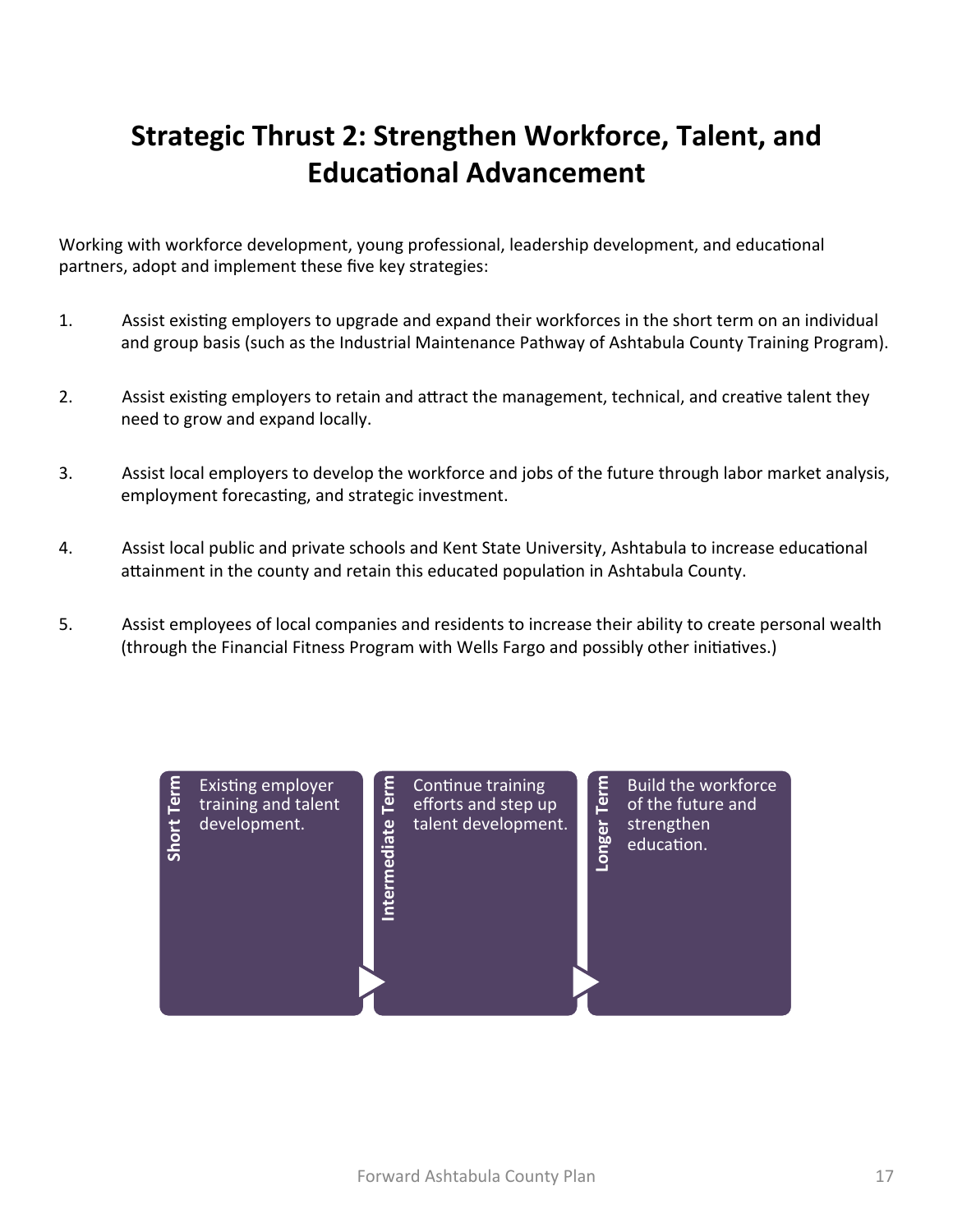## **Strategic Thrust 3: Increase Community Vitality and Improve Local Quality of Life**

Working with community, county, and other partners, implement these five strategies:

- 1. Support destination place-making efforts in local communities through assistance with planning, fundraising, technical assistance, and implementation of these efforts.
- 2. Help to ensure that local economic development and community development efforts are coordinated to increase their synergy and impact.
- 3. Help local communities improve existing housing and develop new residential housing to retain existing and attract new residents with an emphasis on young professional and executive housing.
- 4. Promote Ashtabula County as a quality place to live, work, and play.
- 5. Help give shape to new community investment strategies that coordinate the use of public sector money (e.g. Community Development Block Grants) and private sector money (e.g. Civic Development Corporation grants).

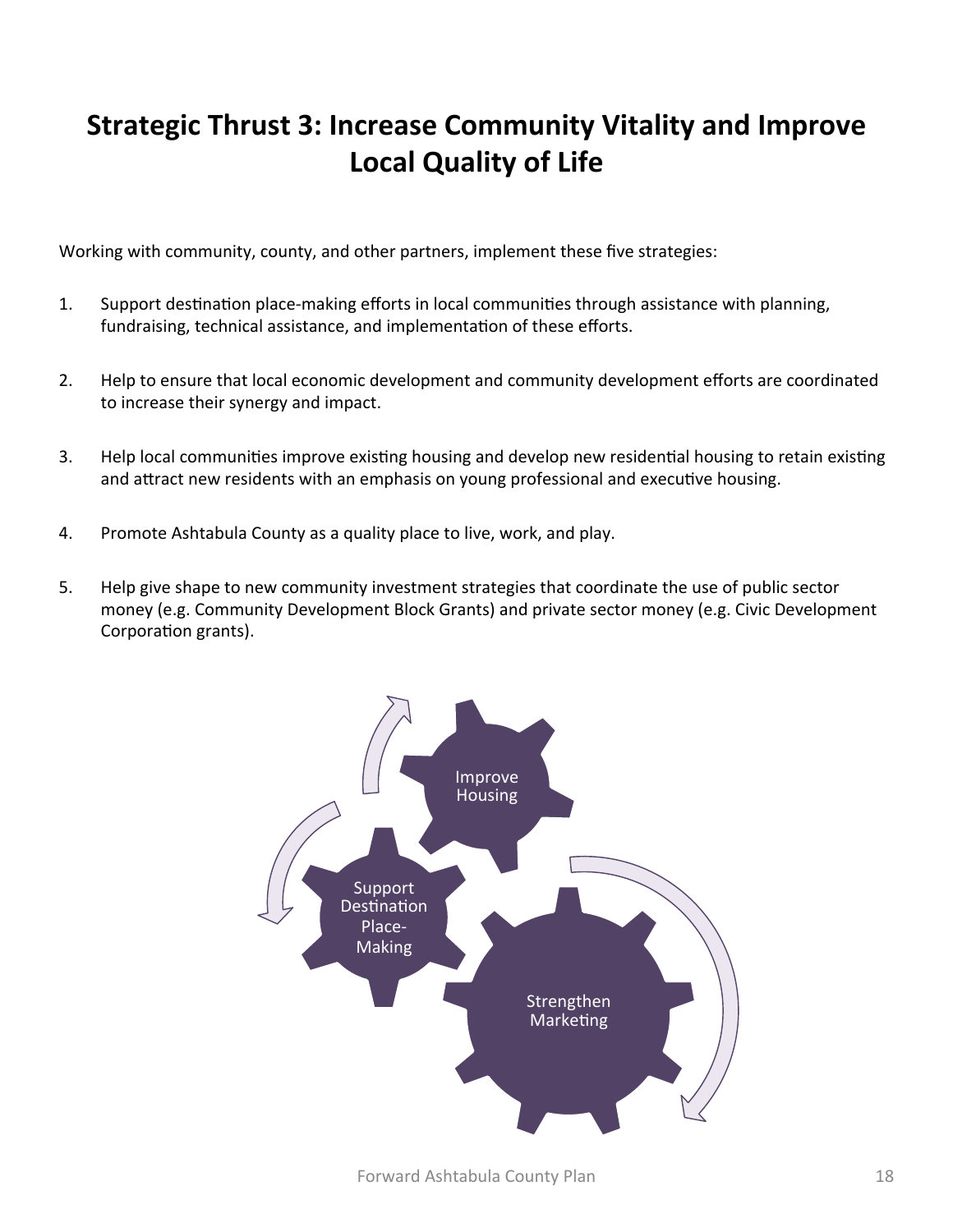## **Strategic Thrust 4: Strengthen Economic and Community Development Advocacy**

Working with local and external partners, acquire new resources for:

- 1. Marketing and promotion.
- 2. Existing business competitiveness.
- 3. Strategic industry sector development.
- 4. Human resource development.
- 5. Public infrastructure development.
- 6. Community quality of life advancement.
- 7. Poverty reduction in local communities.

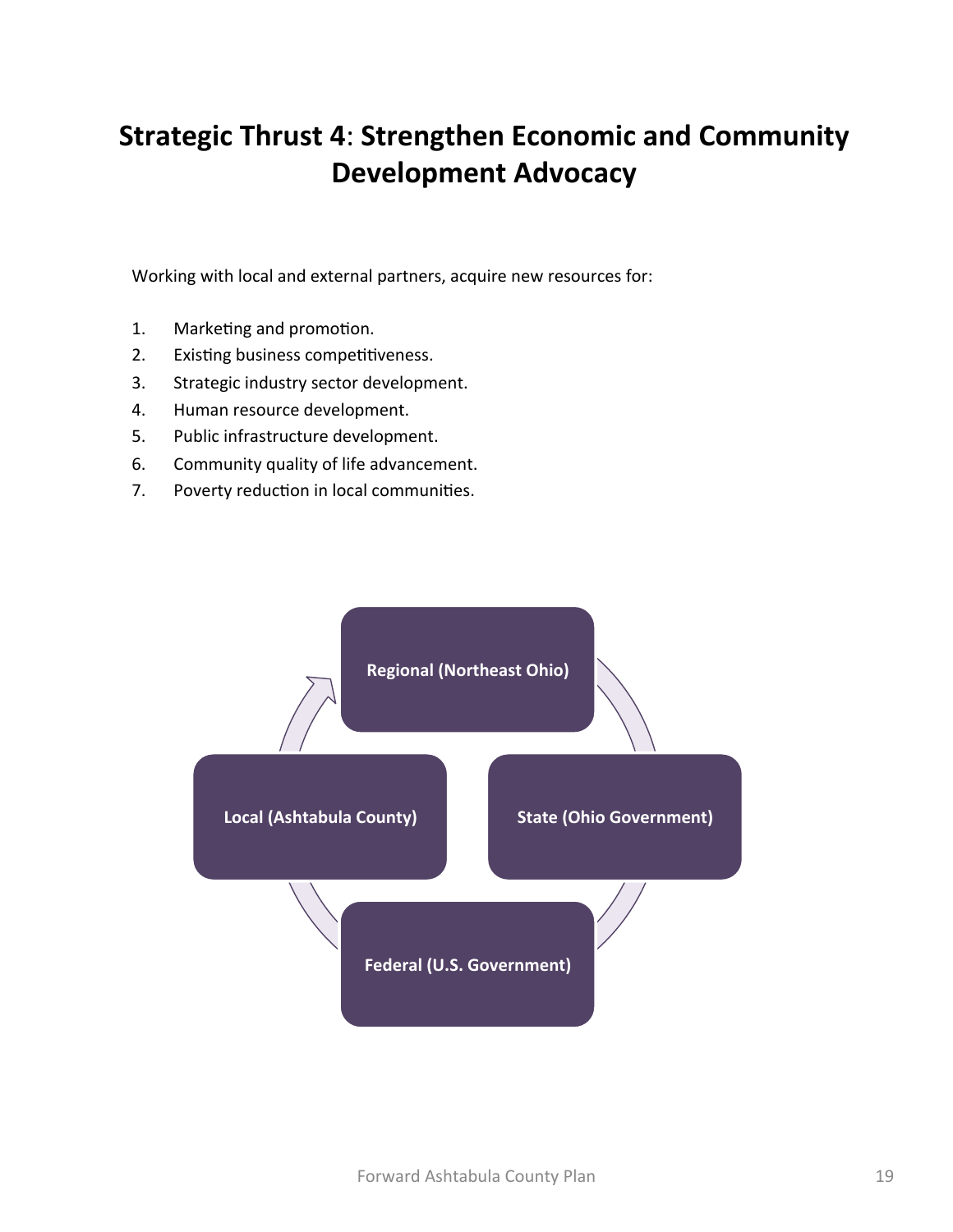### **Strategic Thrust 5: Organize and Act Strategically**

Growth Partnership will work on:

- 1. Providing focal point leadership to increase it impact on the county's top development priorities.
- 2. Growing the financial base of the organization to achieve Forward Ashtabula County's priorities.
- 3. Operating in an efficient, effective, adaptable, and accountable manner.
- 4. Collaborating and communicating with local and external partners to build shared priorities and agreed upon action that gets results.
- 5. Executing performance-based strategies and programs that have an impact in the short, intermediate, and longer terms.
- 6. Building Ashtabula County's capacity for development through strategic and coordinated public and private sector investment.

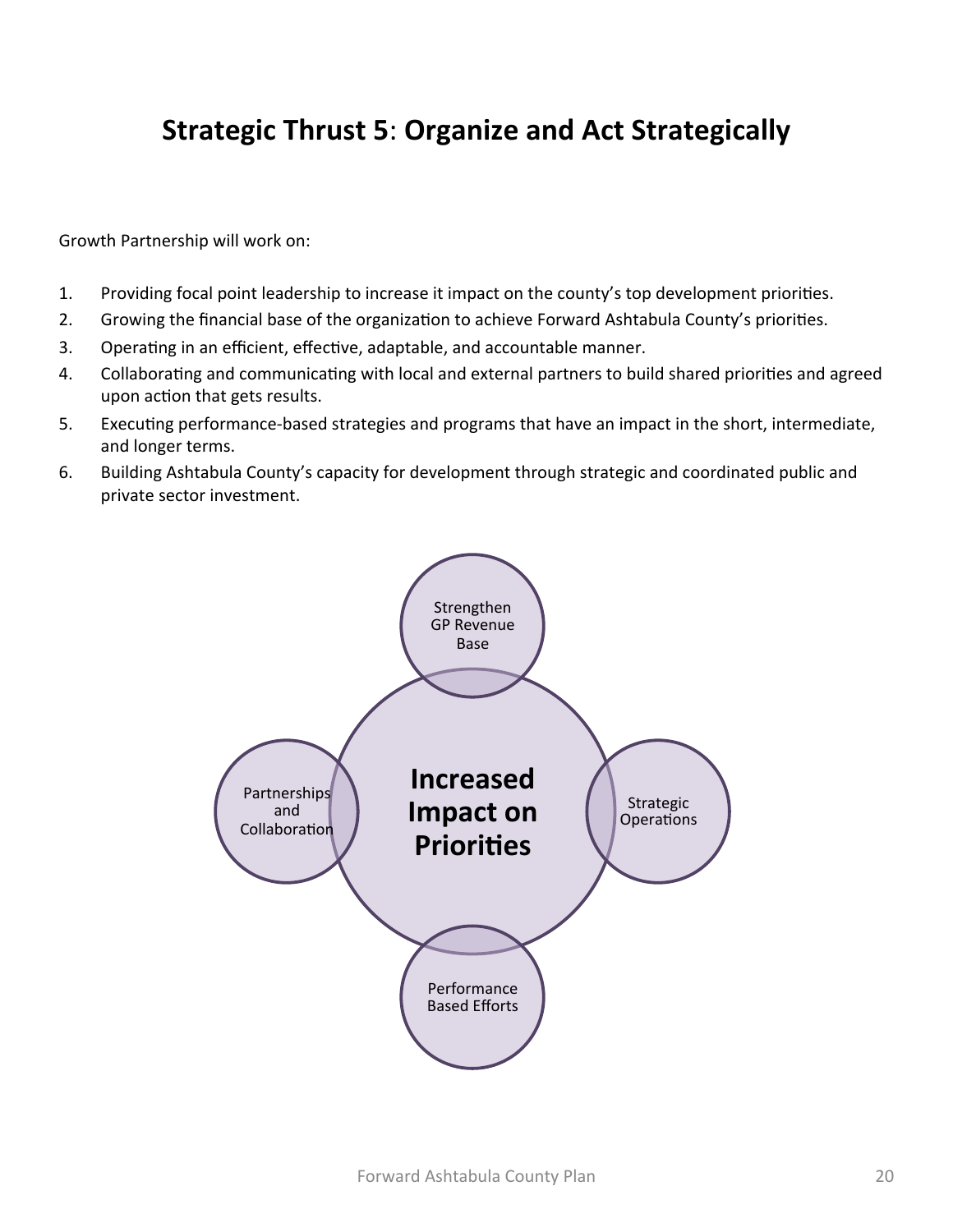### **2015 Work Plan**

#### **Strategic Thrust 1: Business Competitiveness and Growth**

#### **A. Existing Business Competitiveness:**

Working with its partners, the Growth Partnership will achieve these existing business competitiveness work objectives in 2015:

- 1. BRN: Complete Phase 1 of the Business Resource Network (BRN) and achieve the outreach and business assistance performance objectives set for the project.
- 2. BRN: Secure funding to continue the BRN Project and work with WIB 19 and other partners to move the project to the next level of effectiveness and impact by tying its outreach efforts more directly to advancing the county's strategic industries.
- 3. CAP: Identify ways to help strengthen the impact and value of the Community Advisory Panel.
- 4. Economic Gardening: Secure funding to test the feasibility of the Economic Gardening (EG) model in the county.
- 5. Economic Gardening: If feasible, raise additional funds to implement the EG model, that includes: a) completing the Team Leader and Specialist training for Economic Gardening through the Edward Lowe Foundation, b) train the local team working on economic gardening; and c) develop and implement a 3-year plan to launch economic gardening services to local Stage 2 companies.
- 6. Sites, Infrastructure, and Utility Service Competitiveness: Devise and execute a plan to increase the natural gas capacity within the county to meet the needs of existing and new companies.
- 7. Sites, Infrastructure, and Utility Service Competitiveness: Work with the Ashtabula County Port and other partners to devise and execute a plan to improve the competitiveness of existing business sites and identify a location of a future first-class business park.

#### **B. Selective New Business Recruitment:**

Working with its partners, the Growth Partnership will achieve these new business recruitment work objectives in 2015:

- 1. Business Recruitment: Strengthen alignment with Team NEO and JobsOhio once the new Team NEO is created.
- 2. Synchronize regional and Ashtabula County recruitment priorities.
- 3. Increase the flow of prospect inquiries and leads from Team NEO and JobsOhio, and increase the number of prospects locating in Ashtabula County.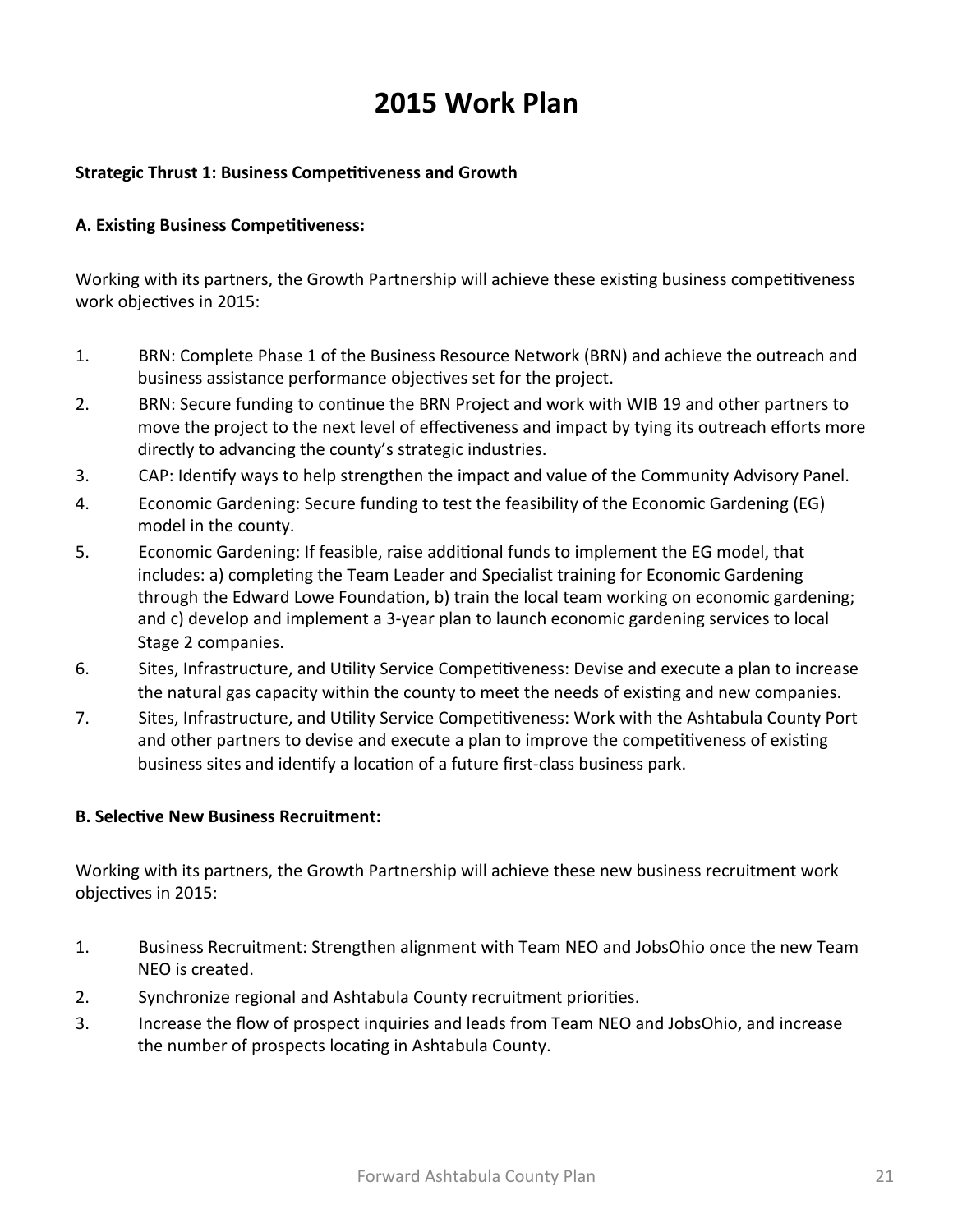### **2015 Work Plan**

#### **Strategic Thrust 2: Workforce, Talent, and Educational Advancement:**

Working with its partners, the Growth Partnership will achieve these workforce, talent, and educational advancement objectives in 2015:

- 1. Replicate the Industrial Maintenance Pathway of Ashtabula County (IMPAC) Model in other skill areas to meet existing employer short-term training needs in groups.
- 2. Grow the Mentorship Program's impact in the county.
- 3. Launch an initiative that begins to systematically identify the longer-term future workforce of existing employers. Assess the role of a Workforce Development Accelerator to speed up the training and development of this future workforce.
- 4. Develop an informational piece on the educational strengths of schools in Ashtabula County.
- 5. Devise and implement a plan to support the talent retention and recruitment of Ashtabula County employers.

#### **Strategic Thrust 3: Community Vitality and Quality of Life Improvement:**

Working with its partners, the Growth Partnership will achieve these community vitality and quality of life objectives in 2015:

- 1. Devise and implement a service plan to support local community improvement through technical assistance, training, best practices, and grant development.
- 2. Assist at least two local communities in a sustained way to strengthen destination place-making efforts. For example, support Ashtabula's Bridge Street revitalization efforts.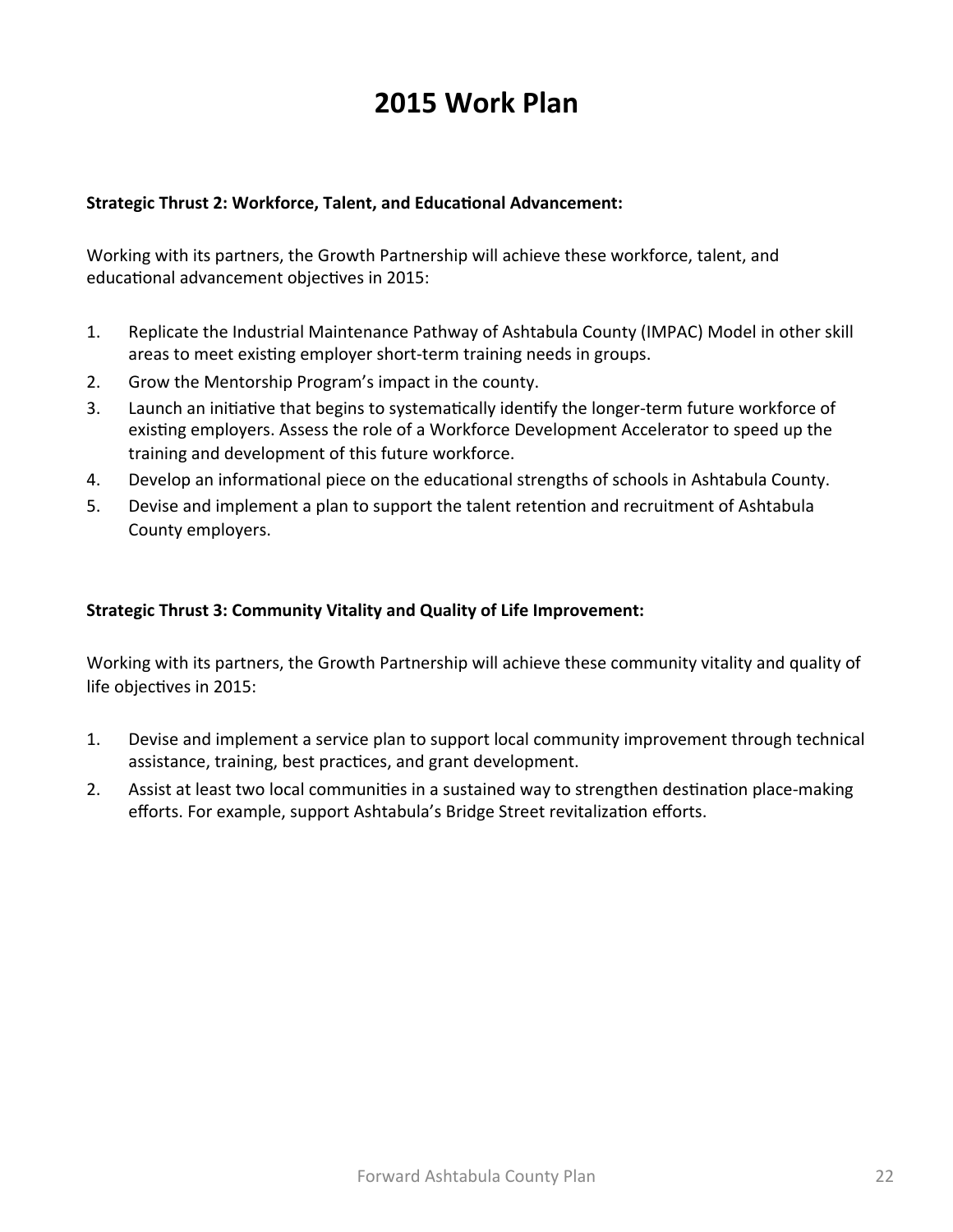### **2015 Work Plan**

#### **Strategic Thrust 4: Economic and Community Development Advocacy:**

Working with its partners, the Growth Partnership will achieve these economic and community development advocacy work objectives in 2015:

- 1. Work with partners to develop an Ashtabula County Day in Columbus to strengthen working relationships with state government and increase state investment in economic and community development in the county.
- 2. Engage and increase access to regional business assistance resources (like Jumpstart and MAGNET) to prepare local companies to expand and grow.
- 3. Devise and implement a starting marketing and promotion strategy focused on business expansion and recruitment, talent development, and new resident recruitment.
- 4. Align Best of the County with the Forward Ashtabula County priorities.
- 5. Work in collaboration with the Ashtabula Arts Center to host an "Ashtabula County at Work" photography exhibit in June 2015.

#### **Strategic Thrust 5: Strategic Organization and Action:**

Working with its partners, the Growth Partnership will achieve these strategic organization and action work objectives in 2015:

- 1. Funding: Grow the financial base of Growth Partnership to achieve Forward Ashtabula County's priorities.
- 2. Communications: Implement a strategic communications plan for Growth Partnership that supports its efforts at building confidence in and commitment to the organization, fundraising, and growing existing and new programs.
- 3. Dashboard: Fund, develop, and implement an Economic and Community Dashboard with partners.
- 4. Development Information Center: Create the information center to provide the critical information needed for business expansion, attraction, and economic gardening. Explore options for a geographic information system (GIS) application to support these activities.
- 5. Ashtabula County Development Forum (ACDF): Strengthen the new ACDF as a strategic communication tool and expand its use across the county and beyond.
- 6. Growth Partnership Website: Align the website to reflect the organization's new direction. Use the website to better serve trustees, members, businesses, and partners.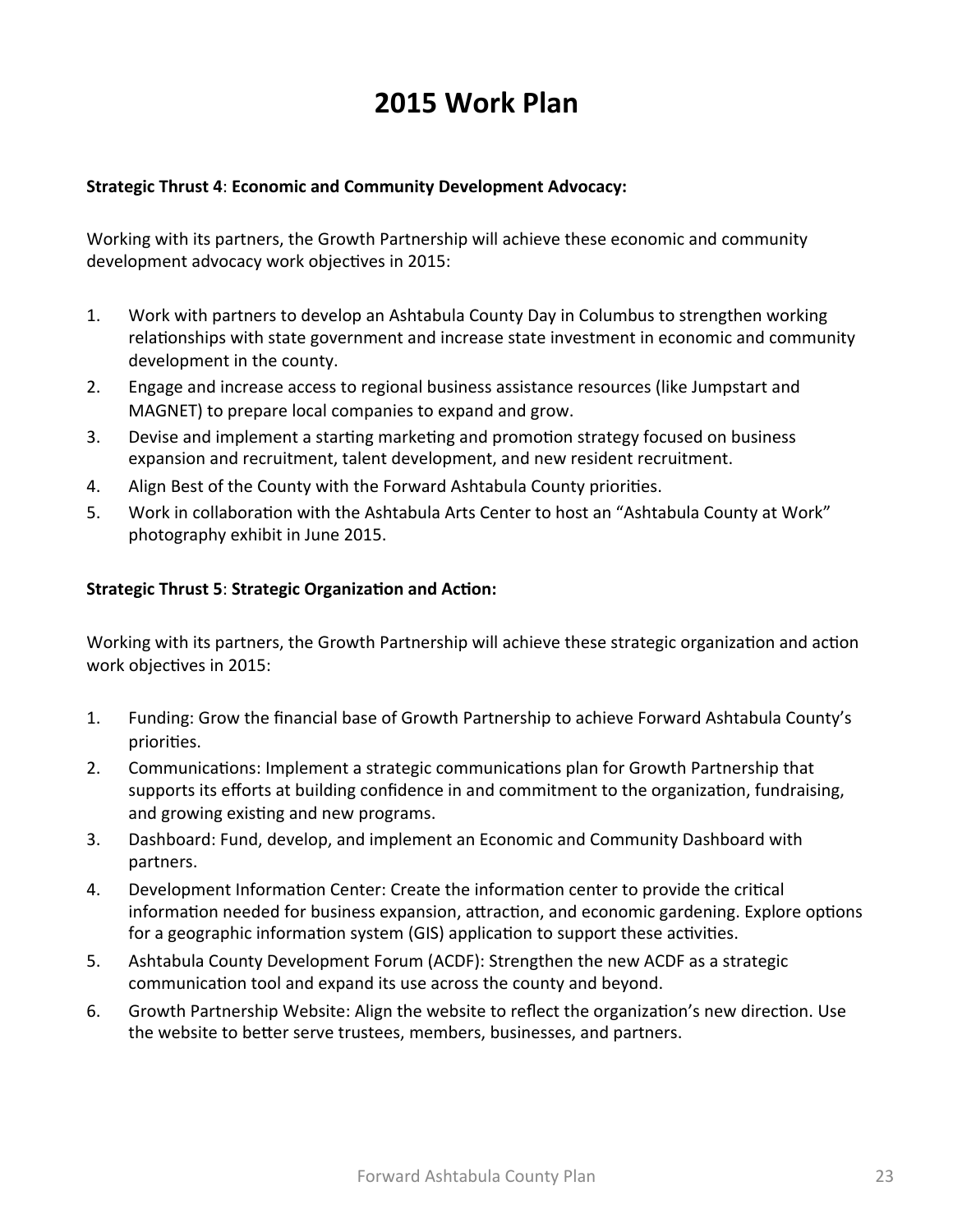### **Measuring Success**

Forward Ashtabula County's success will be measured in three ways, which coincide with the work effort associated with the plan:

#### **I. Tools, Partnerships, and Resources:**

- 1. Growing Growth Partnership's annual budget to at least \$500,000 per year with a 3-year funding commitment.
- 2. Ensuring the organization is adequately staffed to meet the challenge.
- 3. Ensuring the organization is adequately governed to meet the challenge.
- 4. Ensuring the organization has the necessary management, information, and communication tools to put the plan fully to work.
- 5. Ensuring we have the right working partnerships to make the plan work.

#### **II.** Programmatic Capacity:

- 1. Rebuilding Growth Partnership's existing programs and creating new programs to achieve the plan goals.
- 2. Communicating about our progress and success on an ongoing basis with leadership, businesses, communities, partners, and citizens.
- 3. Building the image and reputation of Growth Partnership as an engaging, collaborative, and catalytic development organization that gets things done.

#### **III. Getting Short and Longer Term Results:**

- 1. Delivering valued and high quality services to existing businesses.
- 2. Delivering valued and high quality services to local communities.
- 3. Increasing the number and quality of jobs in the county.
- 4. Increasing the number and quality of skilled and educated workers in the county.
- 5. Increasing capital investment by existing and new businesses in the county.
- 6. Strengthening the competiveness of business sites, buildings and supporting infrastructure.
- 7. Creating a nurturing environment for entrepreneurial business growth.
- 8. Increasing innovation by existing companies.
- 9. Improving the image and brand of Ashtabula County for economic and community development.
- 10. Engaging our investors (trustees and others) in making Forward Ashtabula County a success and gaining and maintaining their confidence and commitment.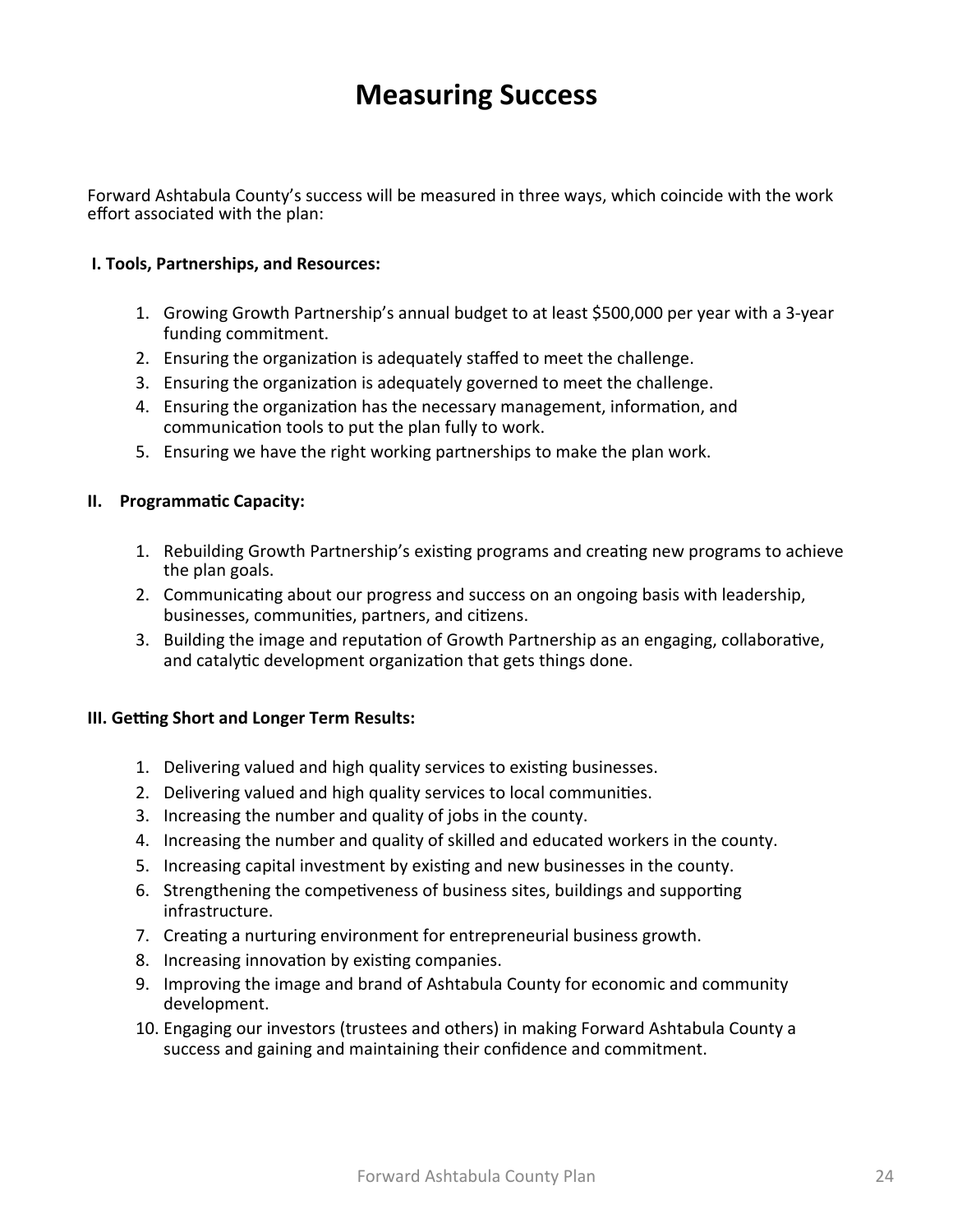## **Supporting Analysis**

- 1. Major industry trends
- 2. Population trends
- 3. Workforce trends
- 4. Jobs, businesses and wage trends
- 5. Income and poverty trends
- 6. Business growth by stage of business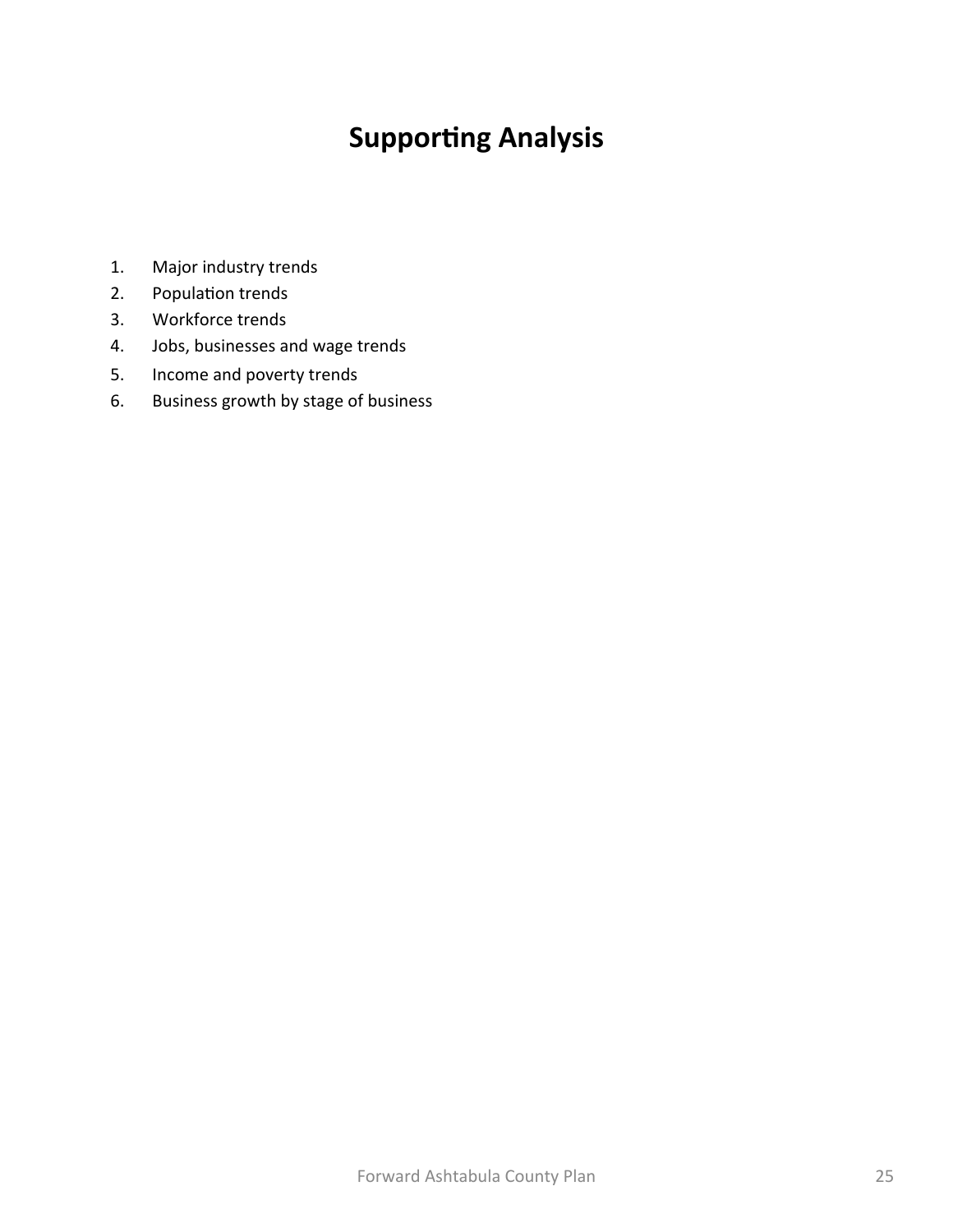### **Ashtabula County Economic Output by Major Industry**

#### **2014 Economic Output Ashtabula County**

2014 Dollars

| <b>Total County Economic Output</b>                      |                                                              | \$3,337,104,927 |
|----------------------------------------------------------|--------------------------------------------------------------|-----------------|
| Manufacturing                                            | \$1,041,430,719                                              |                 |
| Government                                               | \$367,778,567                                                |                 |
| Health care and social assistance                        | \$345,335,264                                                |                 |
| Retail trade                                             | \$230,313,914                                                |                 |
| Utilities                                                | \$203,586,867                                                |                 |
| Real estate and rental and leasing                       | \$182,836,140                                                |                 |
| Finance and insurance                                    | \$130,662,879                                                |                 |
| Administrative and support and waste management services | \$119,350,641                                                |                 |
| Other services (except public administration)            | \$114,215,009                                                |                 |
| Accommodation and food services                          | \$96,522,665<br>ш                                            |                 |
| Construction                                             | \$95,742,892                                                 |                 |
| Transportation and warehousing                           | \$81,930,005<br>ш                                            |                 |
| Wholesale trade                                          | \$80,500,099                                                 |                 |
| Professional, scientific, and technical services         | \$57,965,201                                                 |                 |
| Information                                              | \$53,243,392                                                 |                 |
| Agriculture, forestry, fishing and hunting               | \$44,204,273                                                 |                 |
| Mining, quarrying, and oil and gas extraction            | \$37,679,529                                                 |                 |
| Management of companies and enterprises                  | \$28,278,896                                                 |                 |
| Arts, entertainment, and recreation                      | \$14,591,248                                                 |                 |
| <b>Educational services</b>                              | \$10,936,681                                                 |                 |
| \$0                                                      | \$1,000,000,000\$2,000,000,000\$3,000,000,000\$4,000,000,000 |                 |

Manufacturing output represents 31.2% of the county's total economic output. Government (11%) and healthcare services (10.3%) are the next largest contributors to the county's economic output. Tourism, which is comprised of accommodations and food services, arts, entertainment and recreation and a portion of retail trade, is the fourth largest, representing a little over 6% of county economic output. Note: Economic output = gross economic product, which is the value of total goods and services produced in the county.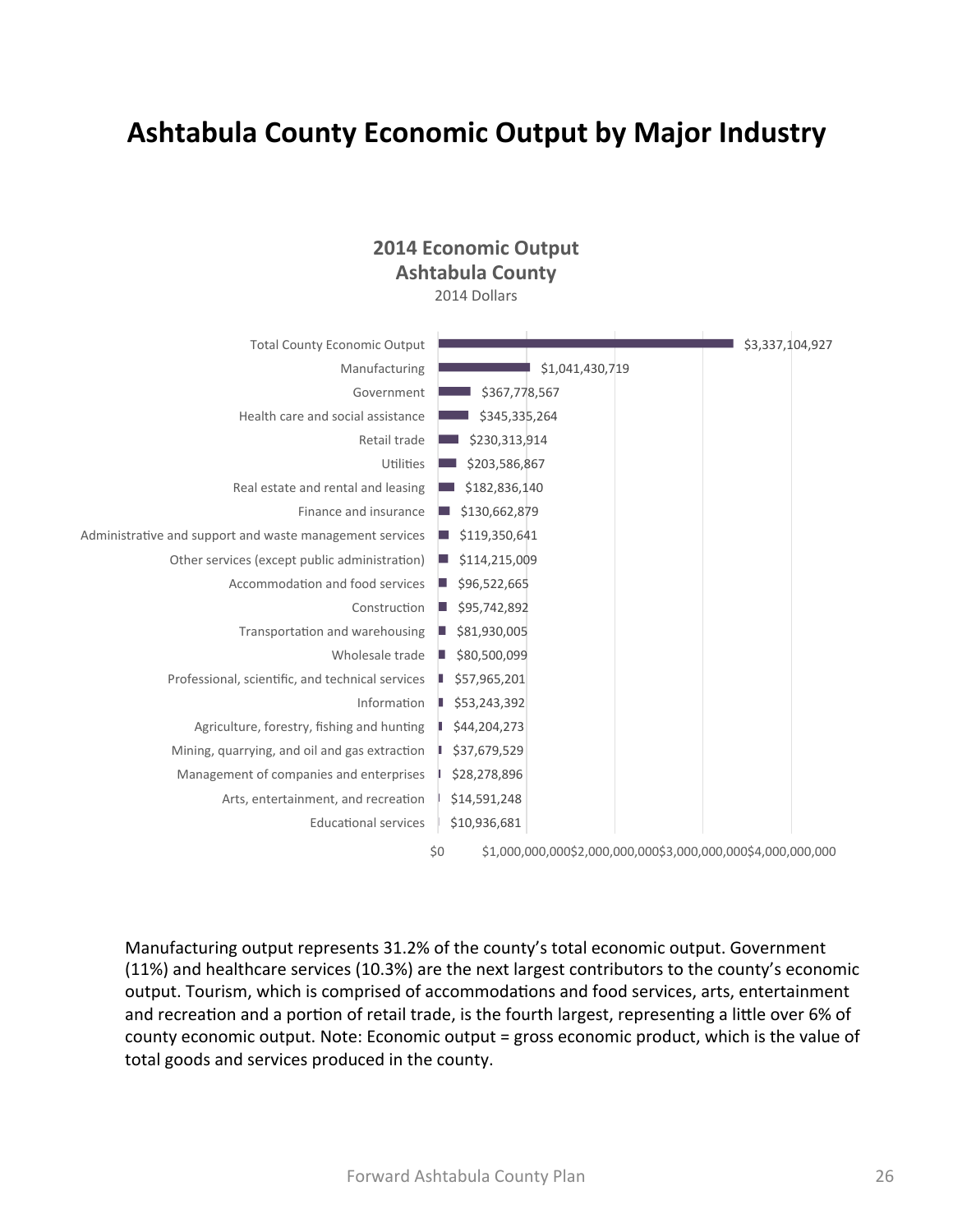## **Major Industry Trends** Ashtabula County, 2004-2013

| Industry                                                                     | 2013 Location<br>Quotient | 2004 Location 2013<br>Quotient | Employment | 2004<br>Employment | 2004-13 LO<br>Change | 2004-2013<br><b>Employ Chg</b> | Driver Industry? | Strategic Industries within the<br>Larger Sector                                                                   |
|------------------------------------------------------------------------------|---------------------------|--------------------------------|------------|--------------------|----------------------|--------------------------------|------------------|--------------------------------------------------------------------------------------------------------------------|
| NAICS 31-33 Manufacturing                                                    | 2.39                      | 2.33                           | 6,545      | 8,650              | 0.06                 | $-2,105$                       | Major            | Plastics, inorganic chemicals,<br>metalworking & machinery,<br>wineries (beverage<br>manufacturing), wood products |
| NAICS 22 Utilities                                                           | 1.94                      | 1.79                           | 243        | 264                | 0.15                 | $-21$                          | Yes              |                                                                                                                    |
| NAICS 62 Health care and social<br>assistance                                | 1.32                      | 1.32                           | 5,276      | 4,804              |                      | 472                            | Yes              | <b>Healthcare services</b>                                                                                         |
| NAICS 81 Other services, except public 1.07<br>administration                |                           | 0.82                           | 1,013      | 920                | 0.25                 | 93                             | Yes              |                                                                                                                    |
| NAICS 21 Mining, quarrying, and oil<br>and gas extraction                    | 1.05                      | 0.49                           | 195        | 66                 | 0.56                 | 129                            | No               | Natural gas drilling                                                                                               |
| NAICS 44-45 Retail trade                                                     | 1.05                      | 1.09                           | 3,616      | 4,287              | $-0.04$              | $-671$                         | <b>No</b>        |                                                                                                                    |
| NAICS 72 Accommodation and food<br>services                                  | 1.04                      | 1.1                            | 2,889      | 3,046              | $-0.06$              | $-157$                         | Yes              | Tourism                                                                                                            |
| Base Industry: Total, all industries                                         |                           |                                | 25,764     | 28,295             |                      | $-2,531$                       |                  |                                                                                                                    |
| NAICS 56 Administrative services                                             | 0.96                      | 0.61                           | 1,816      | 1,243              | 0.35                 | 573                            | No               |                                                                                                                    |
| NAICS 23 Construction                                                        | 0.67                      | 0.62                           | 891        | 1,120              | 0.05                 | $-229$                         | No               |                                                                                                                    |
| NAICS 48-49 Transportation and<br>warehousing                                | 0.58                      | 0.41                           | 564        | 432                | 0.17                 | 132                            | No               |                                                                                                                    |
| NAICS 71 Arts, entertainment, and<br>recreation                              | 0.53                      | 0.51                           | 244        | 247                | 0.02                 | -3                             | No               |                                                                                                                    |
| NAICS 51 Information                                                         | 0.46                      | 0.62                           | 281        | 500                | $-0.16$              | $-219$                         | No               |                                                                                                                    |
| NAICS 52 Finance and insurance                                               | 0.43                      | 0.5                            | 554        | 757                | $-0.07$              | $-203$                         | <b>No</b>        |                                                                                                                    |
| NAICS 53 Real estate and rental and<br>leasing                               | 0.43                      | 0.46                           | 195        | 247                | $-0.03$              | $-52$                          | No               |                                                                                                                    |
| NAICS 42 Wholesale trade                                                     | 0.4                       | 0.53                           | 522        | 779                | $-0.13$              | $-257$                         | No               |                                                                                                                    |
| NAICS 61 Educational services                                                | 0.39                      | 0.55                           | 233        | 298                | $-0.16$              | $-65$                          | No               |                                                                                                                    |
| NAICS 55 Management of companies<br>and enterprises                          | 0.36                      | ND                             | 172        | <b>ND</b>          | <b>ND</b>            | <b>ND</b>                      | No               |                                                                                                                    |
| NAICS 11 Agriculture, natural<br>resources, forestry, fishing and<br>hunting | 0.32                      | 0.21                           | 87         | 62                 | 0.11                 | 25                             | No               | Dairy cattle, grapes                                                                                               |
| NAICS 54 Professional and technical<br>services                              | 0.23                      | ND                             | 424        | <b>ND</b>          | <b>ND</b>            | <b>ND</b>                      | No               |                                                                                                                    |
| NAICS 99 Unclassified                                                        | 0.13                      | 0.02                           | k          | 1                  | 0.11                 | 4                              | No               |                                                                                                                    |
|                                                                              |                           |                                |            |                    |                      |                                |                  |                                                                                                                    |

Location Quotient: It is a measure of an industry's concentration in a local economy compared to its concentration in the national economy. Concentration is one well accepted measure for identifying whether an industry "drives" growth in the local economy, and therefore whether it is a strategic industry. A LQ value above 1.00 indicates that the industry is more concentrated locally than nationally.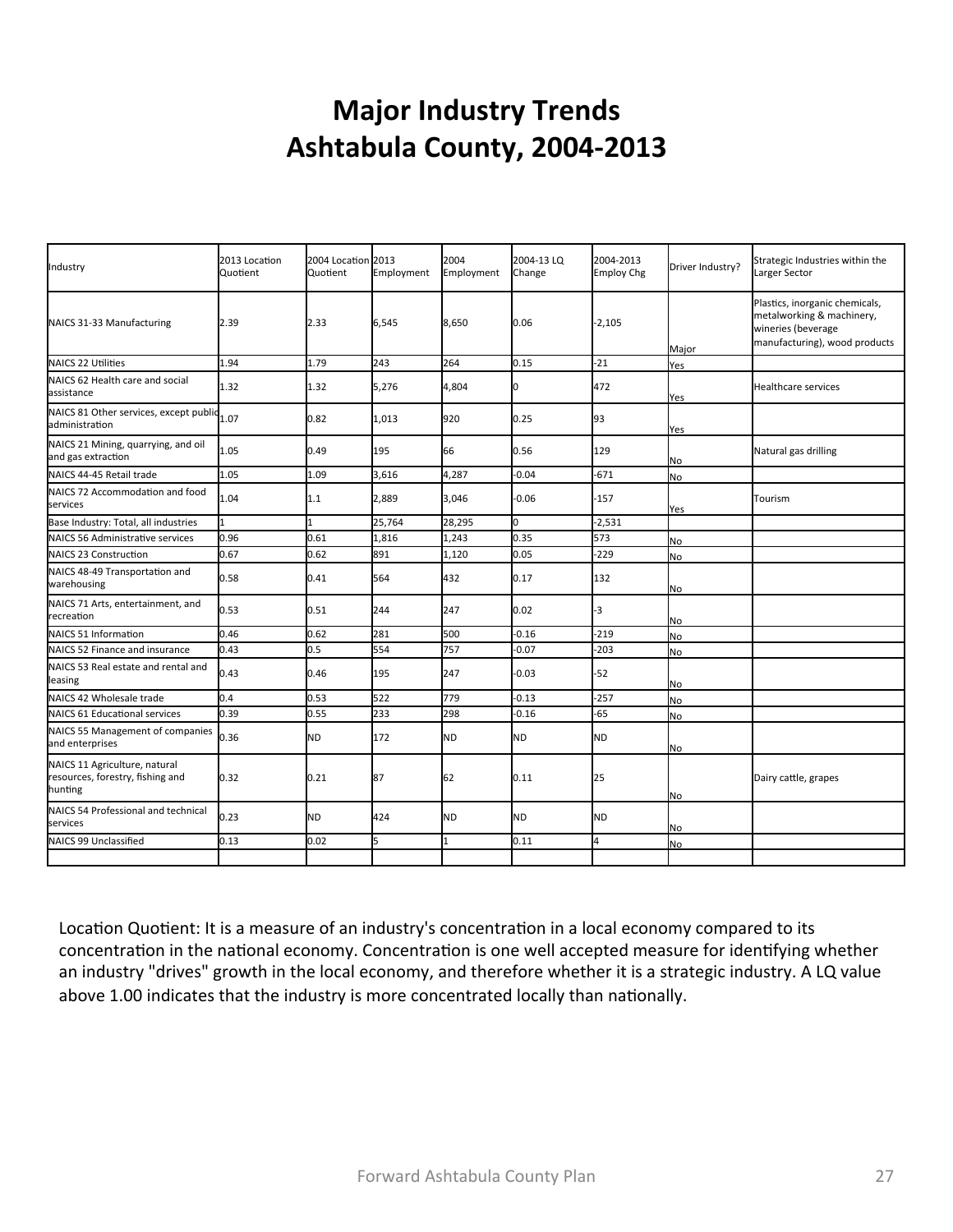### **Ashtabula County Population Change, 2004-2013**



**Ashtabula County Population, 2004-2013** 

Ashtabula County's population declined by 2.8% during 2004-2013. This represents a loss of 2,917 people over the 10 years or 292 people per year. Key drivers for population loss are reduced economic opportunity, the aging of the population base, and limited housing options and quality of life amenities.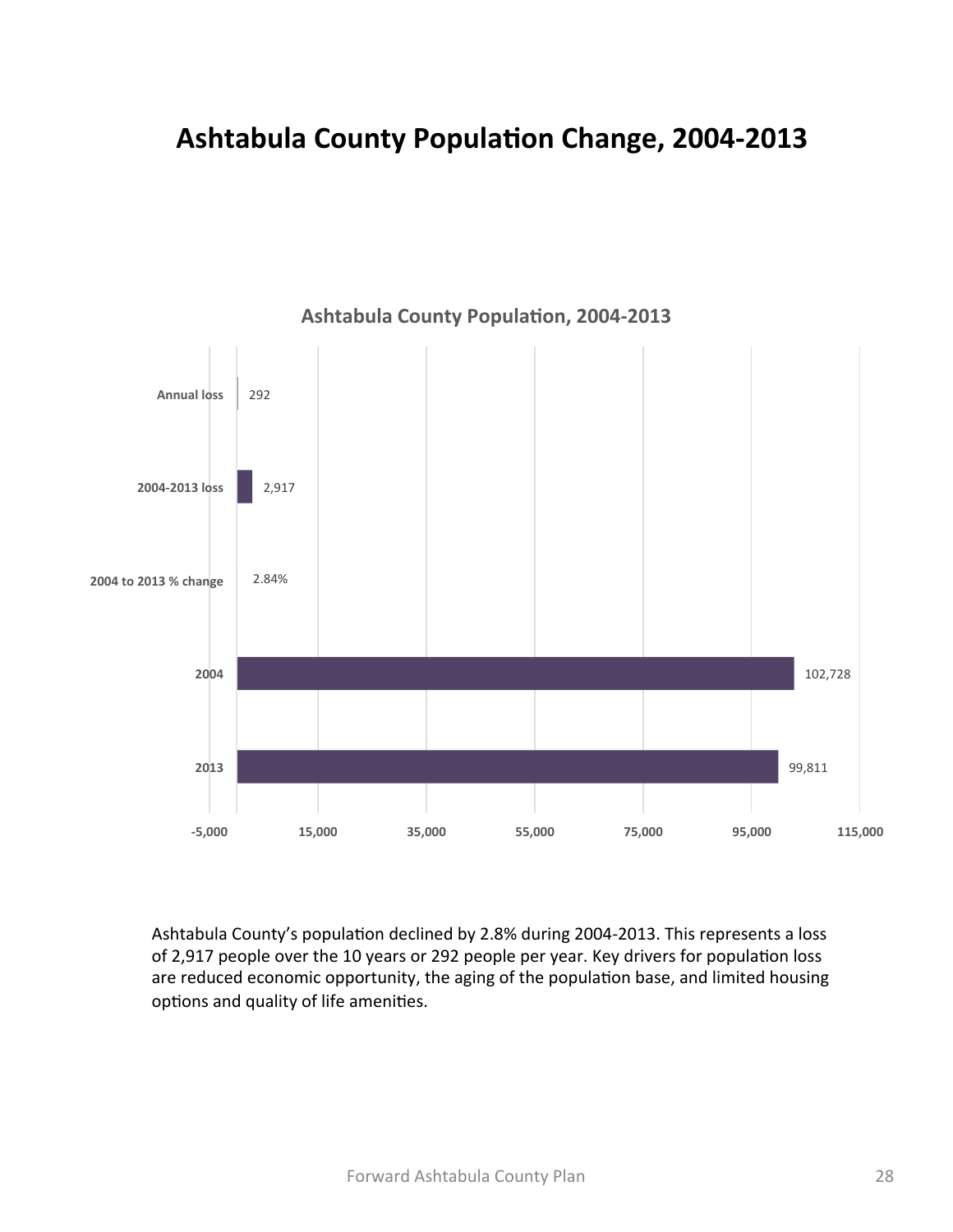### **Ashtabula County Workforce Size Change, 2004-2013**



Ashtabula County Workforce Size, 2004-2013

Ashtabula County's workforce is shrinking as a result of population loss over time and an insufficient number of good jobs and career opportunities in the county.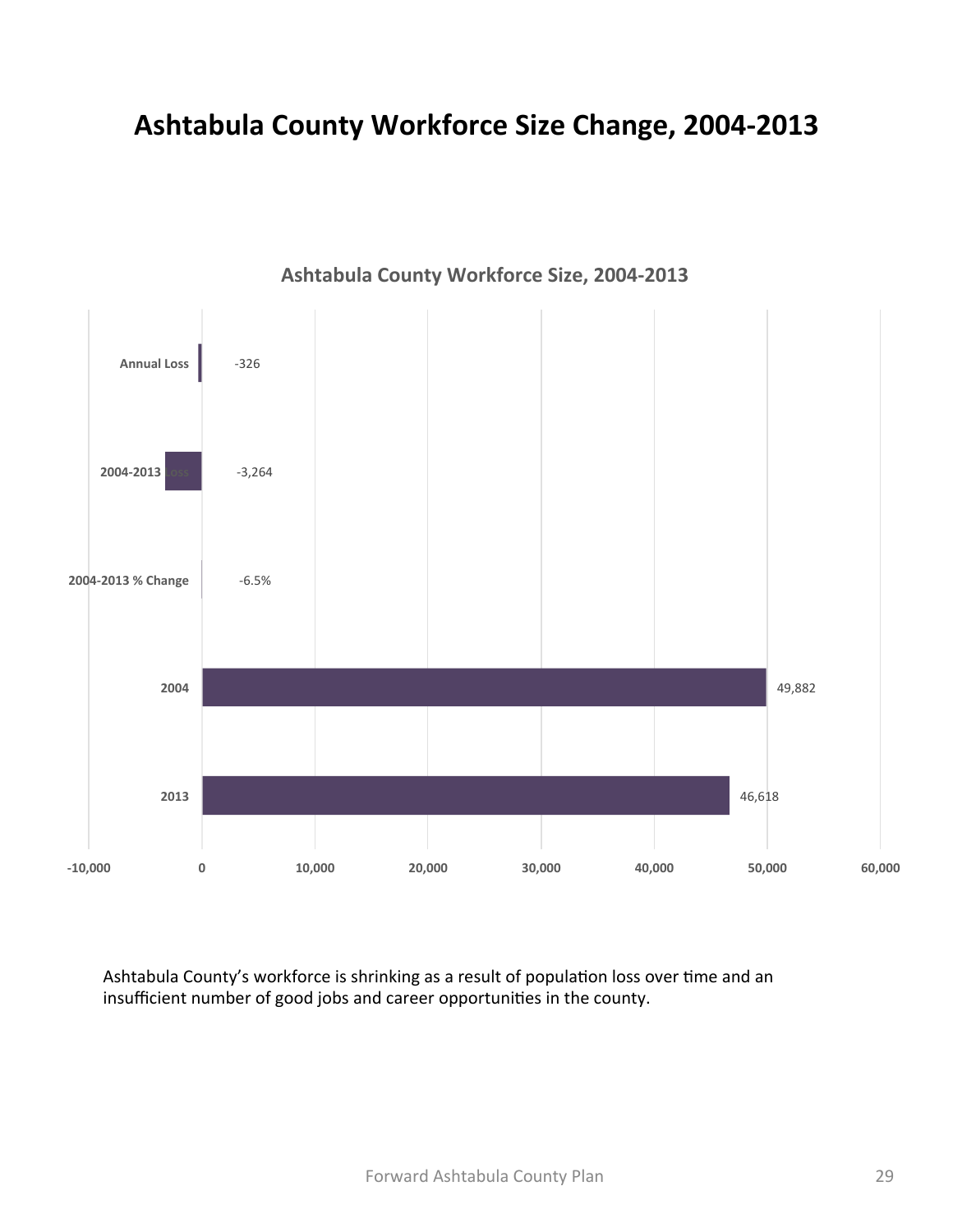### Ashtabula County Jobs, Businesses, and Wages

| <b>Jobs, Businesses and Wages</b> | <b>Establishments</b> | Jobs   | <b>Average Wage</b> |
|-----------------------------------|-----------------------|--------|---------------------|
| 2013                              | 2,086                 | 30,175 | \$33,395            |
| 2004                              | 2,334                 | 33,703 | \$34,451            |
| 2004-2013 % Change                | 11%                   | -10%   | $-3%$               |
| 2004-2013 Loss                    | 248                   | -3,528 | $-$1,056$           |
| <b>Annual Loss</b>                | $-25$                 | $-353$ | -\$106              |

Businesses, jobs, and wages have been on the decline in the county for at least the past two decades. Using Forward Ashtabula County as a guide, Growth Partnership and its partners must work aggressively to build the county's competitive advantages for business, job and payroll growth.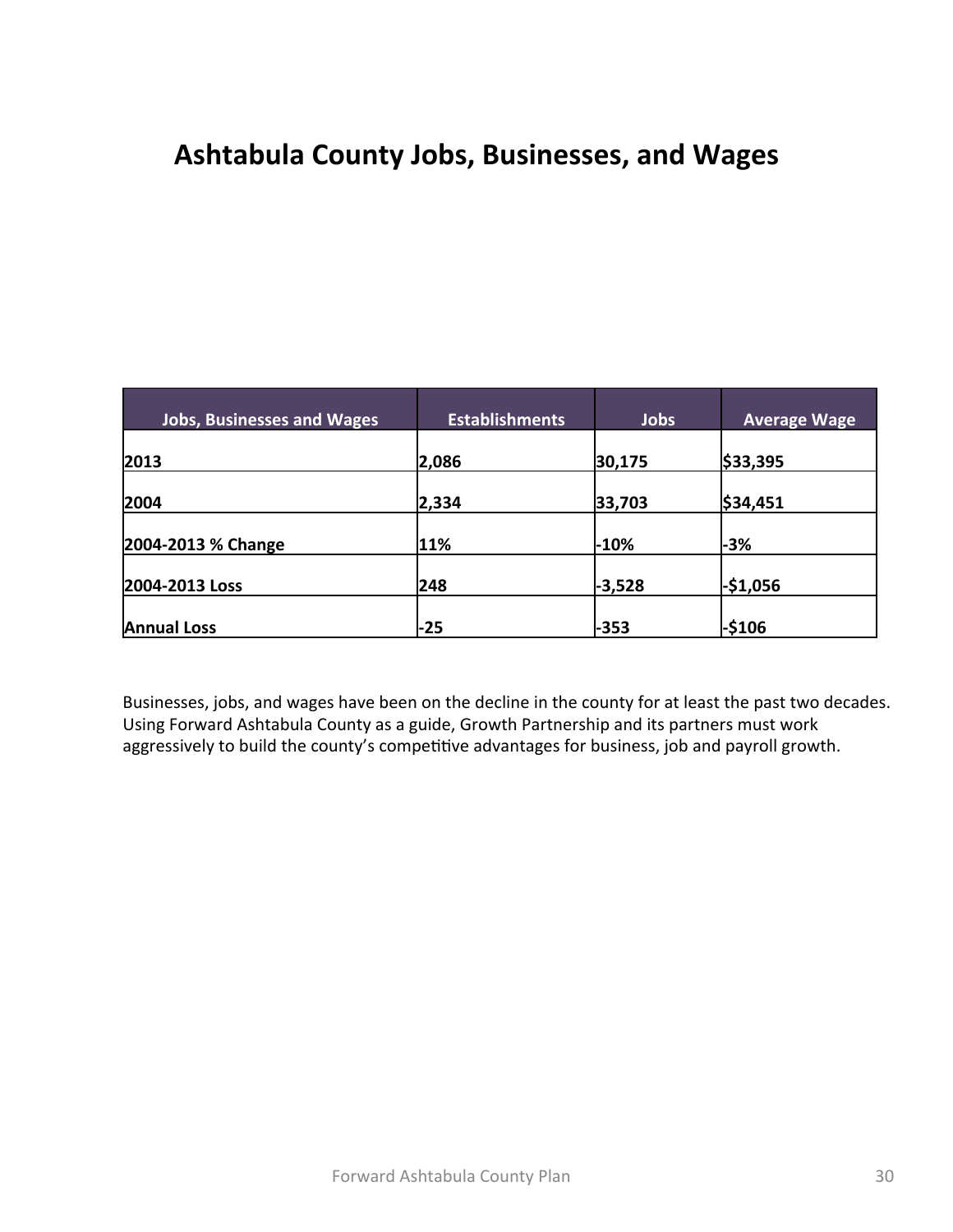### **Median Household Income**

| <b>Median Income</b>                                 | <b>Number</b> |
|------------------------------------------------------|---------------|
| Median household income in 2012                      | \$37,811      |
| Median household income in 2000 (adj. for inflation) | \$47,876      |
| 2000-2012 % Change                                   | $-21.02%$     |
| 2000-2012 Change                                     | $-510,065$    |
| Annual Decline                                       | $-$ \$838.75  |

Median income has declined in the county since 2000. To offset this trend in the future, higher skilled and higher paying jobs must grow in the county in the future.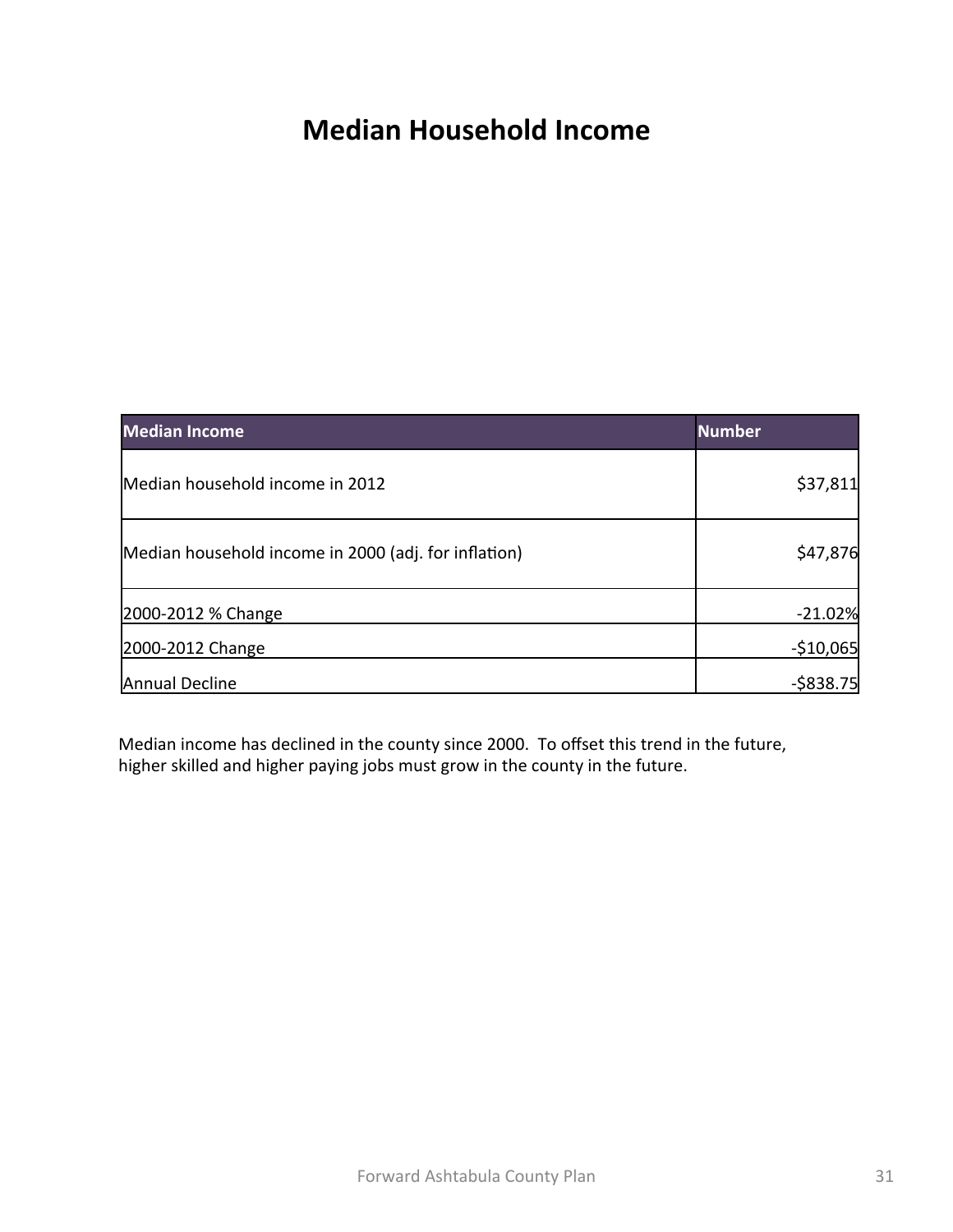#### **Poverty Trends**

| <b>Poverty Estimates</b>                     | <b>Number</b> |
|----------------------------------------------|---------------|
| Total Poverty rate in 2012 %                 | 20.3          |
| In 2000 %                                    | 11.9          |
| Poverty rate for children under 18 in 2012 % | 30.2          |
| In 2000                                      | 18.3          |
| Total Poverty Change 2000-2012 %             | 8.4           |
| Under 18 Poverty Change %                    | 11 J          |

Poverty rates have increased in the county over the past two decades or more. To offset this trend in the future, workers must become better skilled and educated and higher skilled and higher paying jobs must grow in the county in the future. Poverty is rooted in many social factors. In the long term, education has the greatest impact in reducing poverty.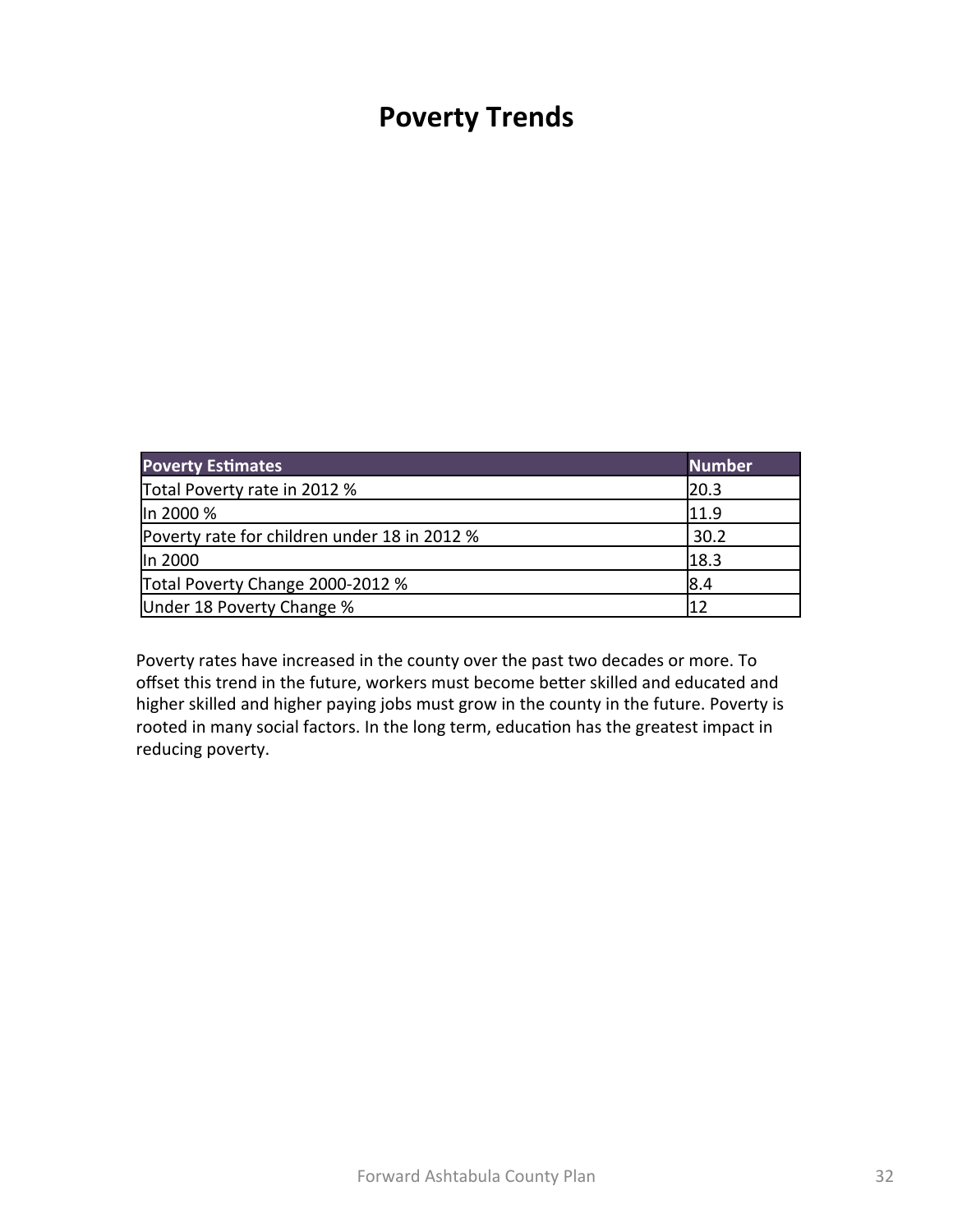## **Job Growth/Decline by Business Stage**

| <b>Business Stage</b> | 2004 Jobs | 2013 Jobs | PERIOD AVG% TOTAL GAIN % TOTAL LOSS |      |            |      |            | % TOTAL CHG |          |
|-----------------------|-----------|-----------|-------------------------------------|------|------------|------|------------|-------------|----------|
|                       |           |           |                                     |      |            |      |            |             |          |
| Total                 | 47,270    | 45,410    | 46,340                              | 100  | 22,893 100 |      | 24,976 100 |             | $-1,860$ |
| Self employed (1)     | 1,741     | 1,819     | 1,780                               | 3.8  | 4,177      | 18.2 | 2,352 9.4  |             | 78       |
| Stage 1 (2-9)         | 10.406    | 10,952    | 10,679                              | 23   | 8,999 39.3 |      | 7,962 31.9 |             | 546      |
| Stage 2 (10-99)       | 17,776    | 19,323    | 18,550                              | 40   | 7,181 31.4 |      | 7,075 28.3 |             | 1,547    |
| Stage 3 (100-499)     | 14,631    | 10,606    | 12,618                              | 27.2 | 2,286 10   |      | 5,528      | 22.1        | $-4,025$ |
| Stage 4 (500+)        | 2,716     | 2,710     | 2,713                               | 15.9 | 150        | 0.7  | 1,441 5.8  |             | l-6      |

Stage 2 businesses account for the lion's share of job growth in Ashtabula County. Growth Partnership must give greater attention to these businesses in the future.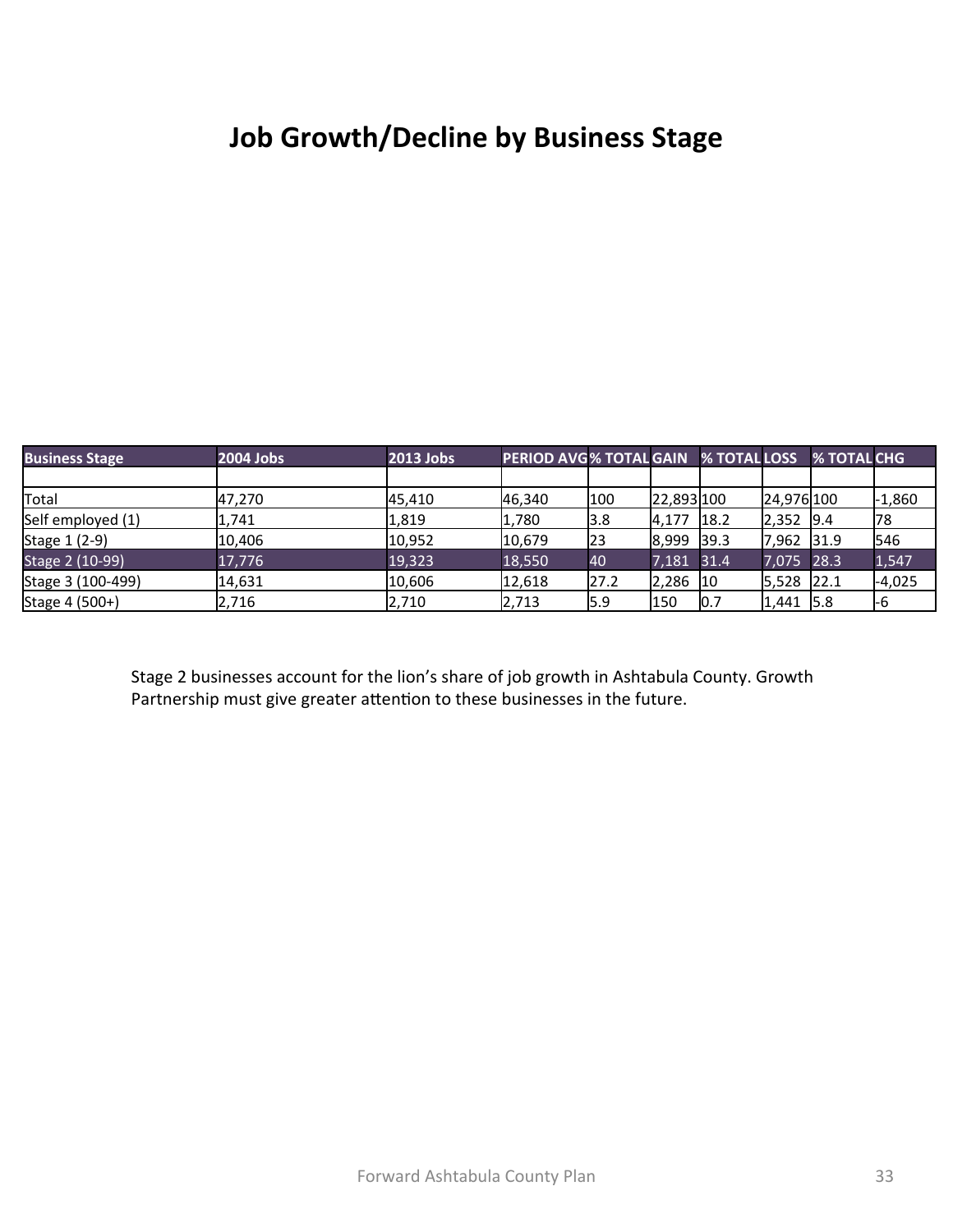#### **Business Establishment Trends by Business Stage**

|                        |                 | 2013              | <b>PERIOD</b> | $\frac{9}{6}$ |                                | $\frac{1}{2}$ |                | $\mathbb{R}$              |       |
|------------------------|-----------------|-------------------|---------------|---------------|--------------------------------|---------------|----------------|---------------------------|-------|
| <b>Business Stage</b>  | 2004 Businesses | <b>Businesses</b> | <b>AVG</b>    | <b>TOTAL</b>  |                                |               |                | GAIN TOTAL LOSS TOTAL CHG |       |
| Total                  | 5,492           | 6,034             | 5,763         | 100           | $5,552$  100                   |               | 5,036 100      |                           | 542   |
| Self employed (1)      | 1,741           | 1,819             | 1,780         | 30.9          | $2,839$ 51.1                   |               | $2,352$ 46.7   |                           | 78    |
| Stage 1 (2-9)          | 2,992           | 3,416             | 3,204         | 55.6          | $\vert 2,478 \vert 44.6 \vert$ |               | $[2,440]$ 48.5 |                           | 424   |
| <b>Stage 2 (10-99)</b> | 679             | 732               | 706           | 12.2          | 228                            | 4.1           | 225            | 4.5                       | 53    |
| Stage 3 (100-499)      |                 | 63                | 70            | 1.2           | 16                             | 0.1           | 16             | 0.3                       | $-14$ |
| Stage 4 (500+)         |                 |                   |               | 0.1           |                                |               |                |                           |       |

Stage 2 businesses account for the lion's share of business growth in Ashtabula County. Growth Partnership must give greater attention to these businesses in the future.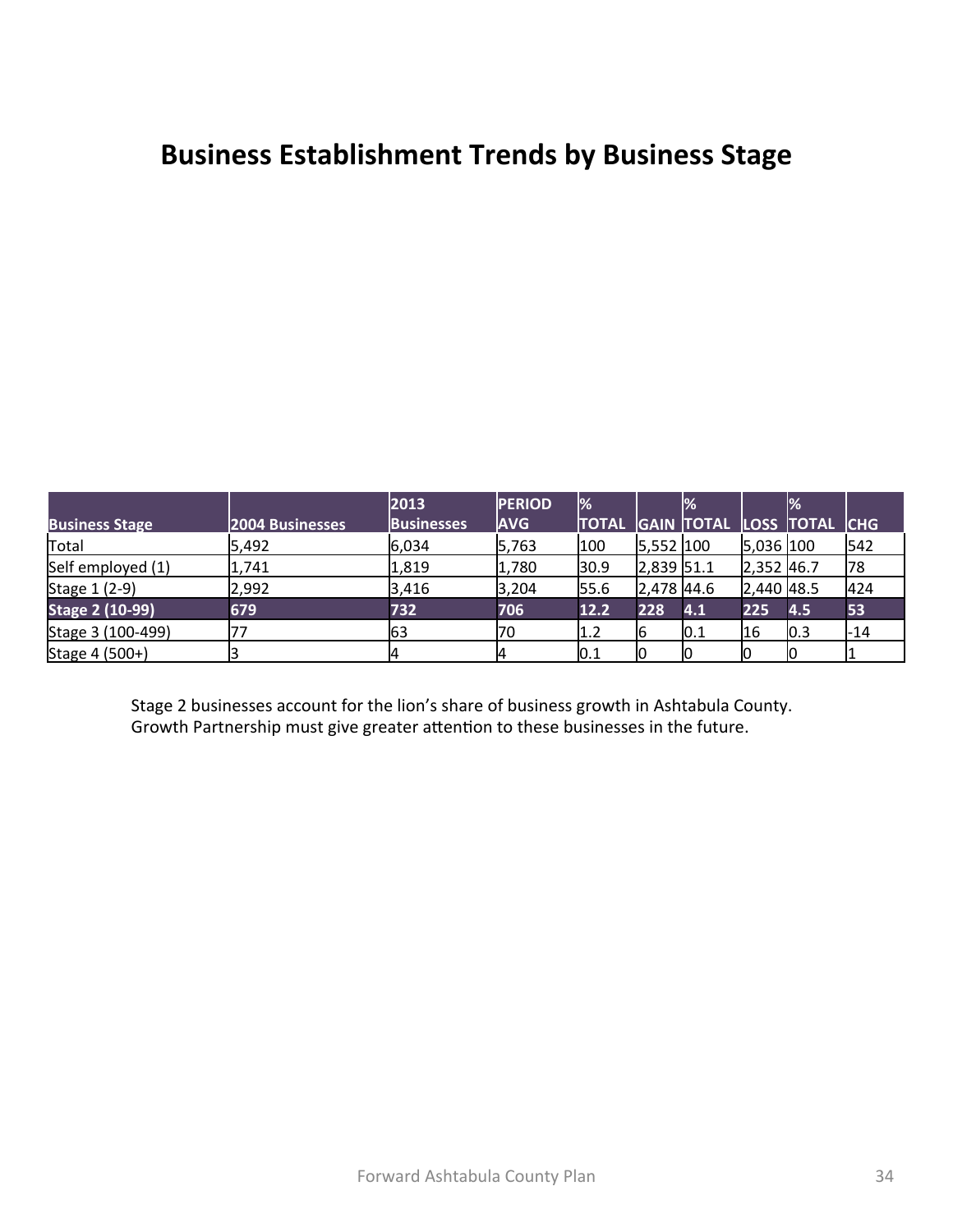#### **Contact**

Don lannone CEO and Executive Director Growth Partnership for Ashtabula County 17 North Market Street Jefferson, Ohio 44047 Cell: 440.668.1686 Email: don@ashtabulagrowth.com Web: www.ashtabulagrowth.com Blog: http://growthpartnership.wordpress.com